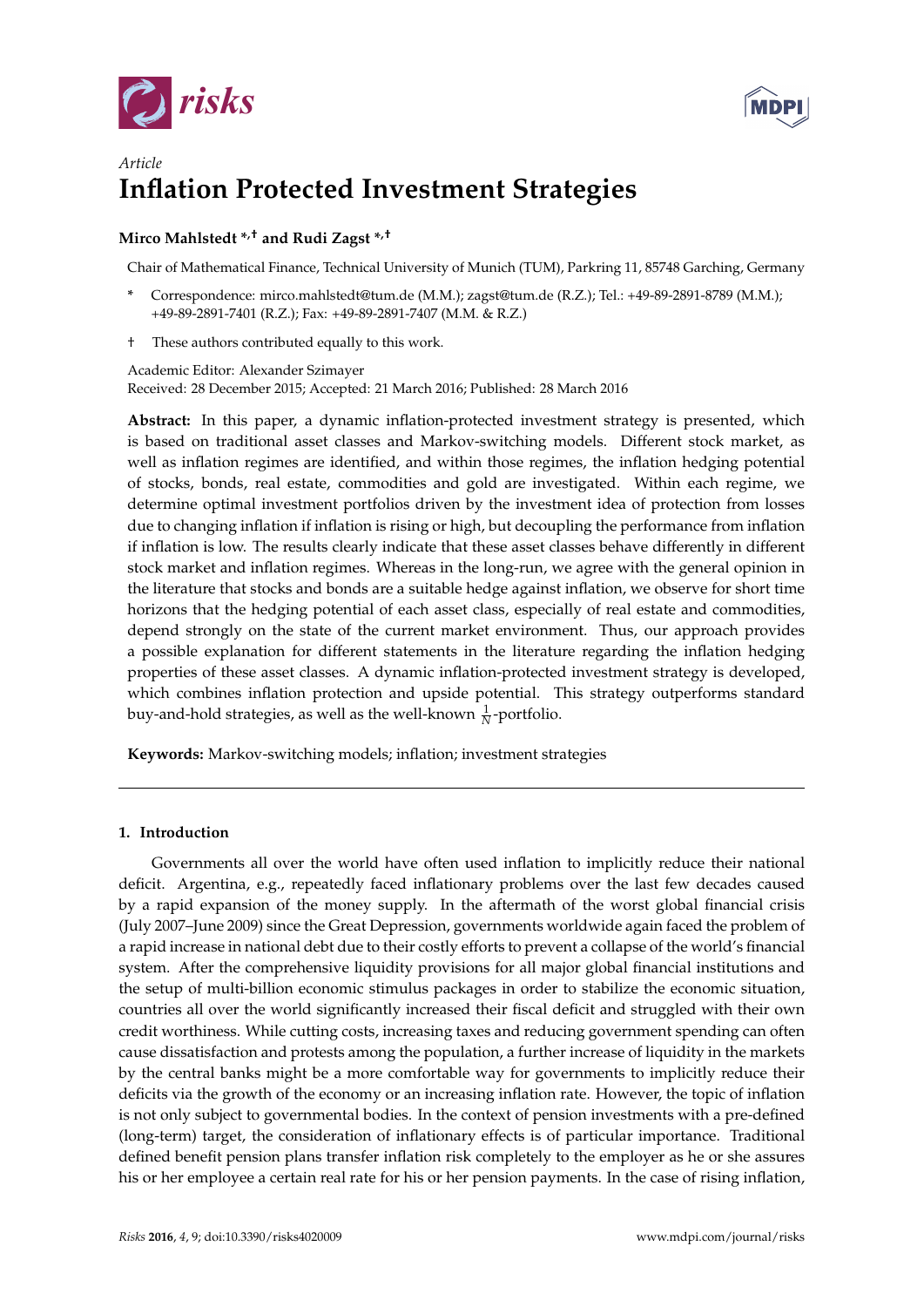this might lead to considerably increased liabilities. Defined contribution systems, on the other hand, transfer inflation risk from the pension payer to the pension receiver, as the final pension payments only depend on the performance of the underlying pension investment portfolio. In both cases, one party has to bear a significant long-term inflation risk, which can have an enormous impact on the terminal value of the actual pension payments and the liabilities of the company.

Consequently, private investors, as well as investment managers have to develop investment strategies to provide a certain protection against losses in real portfolio value, e.g., [\[1\]](#page-19-0) focus on an insurance company which sold inflation-linked products to its customers within their defined contribution plans. Therefore, the company wants to hedge the resulting inflation risk with inflation-linked bonds. In a market consisting of a money-market account, a stock and an inflation-linked bond, they develop a strategy to optimally manage the pension fund. However, inflation-linked products usually require investors to pay a certain premium for inflation protection and might even incur losses due to rising interest rates before maturity, e.g., in the case of Treasury Inflation-Protected Securities (TIPS). This is especially true if the rise in interest rates is higher than the increase in inflation. On the other side, the premium for inflation-protected securities has to be paid no matter if inflation rises or not. However, investors have no ambition to pay for inflation protection if inflation is tame. Therefore, the goal of this paper is to develop an investment strategy that decouples its performance from inflation if inflation is low, but dynamically protects the portfolio from losses relative to inflation if inflation is high. To define the investment universe for such an investment strategy, it is important to understand the inflation-hedging properties of the different asset classes. As a measure for this, [\[2](#page-19-1)[,3\]](#page-19-2) apply the Pearson correlation. The work in [\[3\]](#page-19-2) uses the concept of cointegration, while [\[4\]](#page-19-3) focuses on real return variance. A mean-variance criteria is presented in [\[3\]](#page-19-2). In this paper, the Pearson correlation and the returns of asset classes are investigated for single assets. On the portfolio level, an optimization problem is introduced, which aims to (super-)replicate inflation. We thus want to outperform the inflation rate when it is low while we want to protect the portfolio against inflation when it is high. A detailed literature overview on the inflation-hedging properties of alternative asset classes is given in Section 2.1.

In an interesting overview, [\[5\]](#page-19-4) compares the performance of different asset classes, like stocks, bonds, real estate and gold, in different crisis environments, such as, e.g., World War 1 and the time of hyperinflation 1914–1923, the Great Depression 1929–1932, as well as World War 2 and the currency reforms 1939–1948. Remarkably, only gold and most of the time real estate performed well during these periods and are thus predicted as inflation-resistant asset classes for the time after 2010. The work in [\[6\]](#page-19-5) claims that inflation-hedging qualities of alternative asset classes depend on market circumstances, and [\[3\]](#page-19-2) achieve different results for the inflation-hedging quality of commodities by including/excluding data of the recent financial crisis in 2008. Against the same background, [\[7\]](#page-19-6) suggests optimal portfolios for periods of deflation, moderate inflation and high inflation. To separate the stock market into normal and turbulent regimes, [\[8\]](#page-19-7) use a Markov-switching model in a portfolio optimization context. In case of stock returns, abundant literature on Markov-switching models is available: [\[9\]](#page-19-8) divide the stock market into bullish and bearish periods; [\[10\]](#page-20-0) analyze systemic risk; whereas [\[11\]](#page-20-1) investigate asset correlations in different regimes. Additionally, [\[12\]](#page-20-2) develop an early warning system for turbulent market periods based on Markov-switching models. Picking up on all of these findings, we will apply a Markov-switching model to distinguish between different stock markets, as well as inflation periods.

In a nutshell, the main contribution of the paper is the development of an investment strategy that decouples its performance from inflation if inflation is low, but dynamically protects the portfolio from losses relative to inflation if inflation is high. With the given motivation, inflation-linked products are excluded, and only the asset classes stocks, bonds, commodities, gold and real estate are considered. Key innovation in this analysis is the use of Markov-switching models for both indicators, the market indicator, as well as inflation. In this view, we extend [\[12\]](#page-20-2) by adding inflation regimes and [\[13\]](#page-20-3) by adding a transition state. We fit the model to empirical data and compare the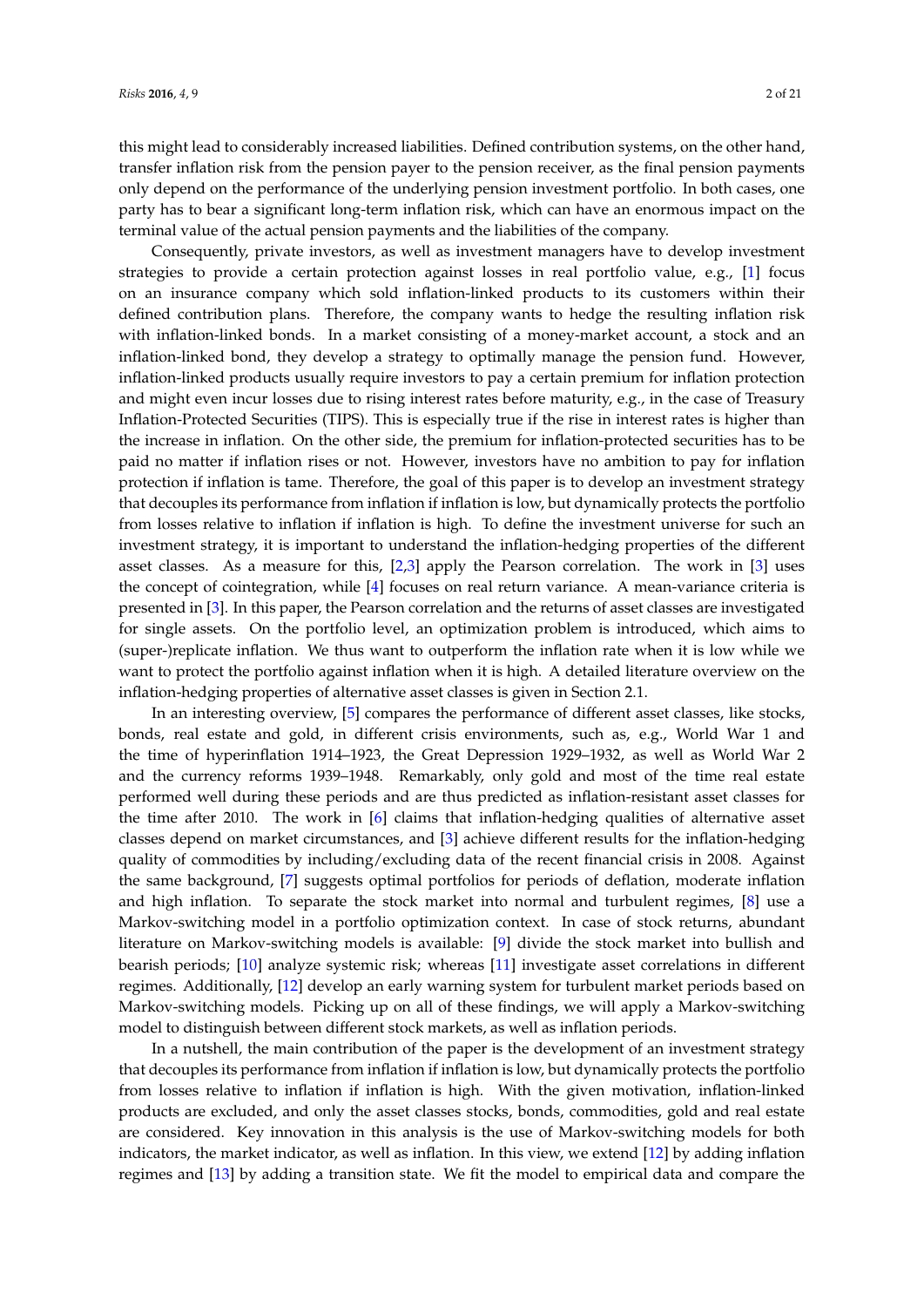proposed investment strategy to a standard 50%/50% stock-bond portfolio, the  $\frac{1}{N}$ -portfolio and the regime-dependent mean-variance strategy.

The paper is structured as follows: In Section 2, we give an overview of the inflation-hedging properties of different asset classes as it can be found in the literature. We also describe the data used in this paper. In Section 3, the Markov-switching model is presented, and the results of the separation into different regimes using inflation and S&P 500 are displayed. The methodology to derive the optimal portfolios and the empirical results for short and long time horizons, as well as a reflection of the statements in the financial literature are shown in Section 4. Finally, Section 5 concludes.

## **2. Inflation-Hedging Properties of Different Asset Classes**

Inflation is generally defined as an increase in prices. Because it is impossible to measure the price changes of all available goods, prices of a well-defined basket of goods are usually examined. This basket is supposed to represent the ordinary expenses of citizens in the particular area under observation and forms the basis for the price indices. The proxy of inflation in this paper is the Consumer Price Index All Urban (CPI-U) non-seasonally adjusted in the U.S. This is a straightforward choice, as U.S. Treasury Inflation-Protected Bonds (TIPS) are based on the CPI-U (see [\[14\]](#page-20-4)). The CPI-U will be our benchmark, which has to be outperformed by a dynamic investment strategy consisting of an allocation of different asset classes. To decide on the universe of assets, we first give a literature overview on the findings of the inflation-hedging properties of different asset classes.

#### *2.1. Stocks*

Several empirical academic studies established that stocks offer a good inflation protection over longer investment horizons. The work in [\[15\]](#page-20-5) comes to the conclusion that higher future inflation leads to higher dividends and, thus, to higher stock returns. The work in [\[16\]](#page-20-6) finds that in the long run, stocks seem to retain their values relative to movements in overall price indices using advances from the theory of cointegration and a reduced form approach. Even if stock returns are negatively correlated with unexpected inflation shocks and only moderately positively related to expected inflation, [\[17\]](#page-20-7) show that stocks can be a hedge against inflation. Using long-run data for OECD countries, [\[18\]](#page-20-8) find that nominal equity prices eventually keep pace with movements in the overall price level. However, it may take "an exceedingly long time for this to happen". The work in [\[19\]](#page-20-9) concludes that stocks in the U.S. turn out to be a perfect inflation hedge in the long run, although results for the U.K. and Germany vary. The work in [\[2\]](#page-19-1) analyzes the strategic asset allocation for an investor with risky liabilities that are subject to inflation and interest rate risk. They find that stocks show a positive correlation with inflation for investment horizons longer than 25 years, but have no inflation-hedging potential in the short run. Using a simple model of return dynamics, [\[20\]](#page-20-10) come to the conclusion that inflation is negatively correlated with bond and stock real returns at short horizons, but positively correlated over long horizons. The work in [\[21\]](#page-20-11) finds a positive relationship between inflation and equities, analyzing ten important emerging stock markets during the 1990s. The supposition of a negative correlation between stock returns and inflation is supported by [\[22\]](#page-20-12). The work in [\[4\]](#page-19-3) examines that this negative correlation would lead to the surprising conclusion that stocks should be sold as a hedge against inflation. Furthermore, this statement is emphasized by [\[23\]](#page-20-13) arguing that higher inflation leads to less economic activity and, therefore, to lower stock returns. Summarizing the scientific opinions, it can be concluded that stocks work quite well as an inflation hedge over a long horizon, even though there seems to be a negative correlation between stock returns and inflation for shorter time horizons.

## *2.2. Bonds*

Another asset class we examine for its inflation-hedging potential is bonds. The work in [\[24\]](#page-20-14) looks at an immortal (infinite maturity) investor, who has the choice between an asset selection consisting of nominal and real, both long-term and short-term, bonds and equities. Their results show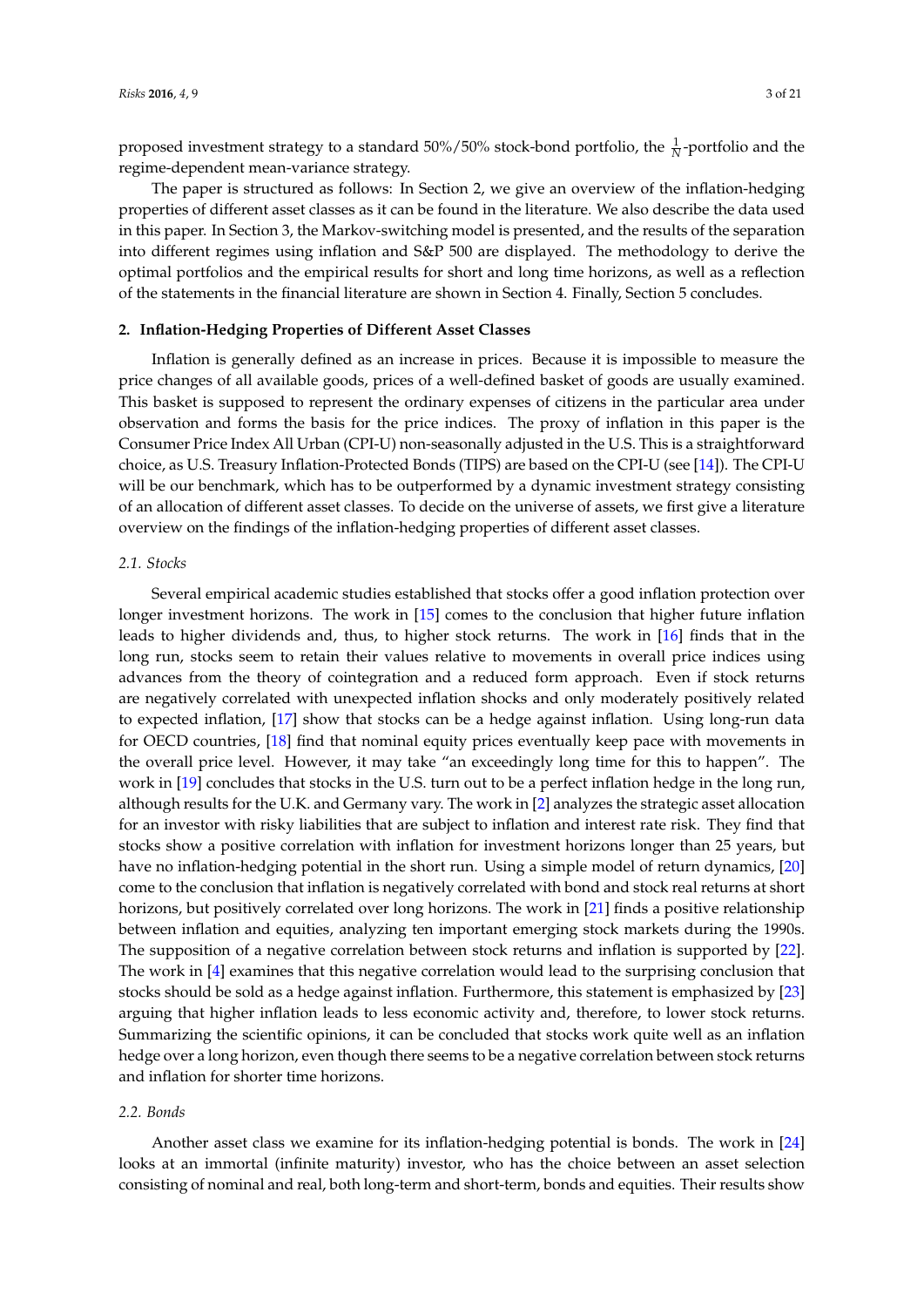that both long-term bonds and equities are important in the hedge portfolio, with nominal bonds becoming more important the higher the risk aversion of the investor. According to [\[17\]](#page-20-7), expected and realized inflation converge over the long term, expecting a positive long-term correlation between bond returns and changes in inflation. Using a vector autoregressive model for returns, liabilities and macroeconomic state variables, [\[2\]](#page-19-1) analyze different asset classes. Their results for bonds show that they have good inflation-hedging qualities in the long run, but only poor hedging properties in the short run and, therefore, are important tools, especially for long-term investors with liabilities. The work in [\[25\]](#page-20-15) shows that for an investor only focusing on long-term inflation-hedging properties, nominal bonds can offer a cost-efficient alternative to investing in inflation-linked securities. All in all, bonds seem to have similar inflation-hedging properties than stocks and also exhibit good inflation-hedging properties over longer periods. However, they do not offer inflation protection in the short term.

#### *2.3. Commodities*

Commodities are fundamentally different from stocks and bonds, as they are real instead of financial assets. The most important indices describing the evolution of commodity prices are the Dow Jones-AIG Commodity Index, the Standard & Poor's Goldman Sachs Commodity Index (GSCI) and the Thomson Reuters/Jefferies Commodity Research Bureau (CRB)IX Index. The inflation-hedging property of commodities has been scientifically examined and discussed for quite a long time. The work in [\[26\]](#page-20-16) suggested that an unleveraged index of commodity futures prices can be used as an inflation hedge for a stock portfolio. The work in [\[27\]](#page-20-17) shows that adding commodity futures to an existing portfolio composed of stocks and bonds can improve the risk-return trade-off of a portfolio in an inflationary environment. In his examination, [\[28\]](#page-20-18) compares a variety of investable forms of real assets, such as stocks of commodity producers, commodity futures and real estate. He finds evidence that oil and production-weighted indexes of commodity futures are the prime hedge option in a portfolio. The work in [\[29\]](#page-20-19) states that commodity futures are positively correlated with inflation, unexpected inflation and changes in expected inflation. Future prices evolve along unexpected inflation as they include information about expected trends in commodity prices. The work in [\[2\]](#page-19-1) finds that commodity futures have very stable inflation-hedging qualities as they show positive correlation for investment horizons longer than three years. The work in [\[29\]](#page-20-19) also shows positive correlations between inflation and commodity futures, which increase with the holding period. Furthermore, using a vector autoregressive model and the measures Fisher coefficient, Pearson correlation, hedge ratio and hedging demand, [\[3\]](#page-19-2) show that commodity futures have a significant ability to hedge against inflation during their investigated period of 1970–2011 in the U.S., particularly for investment horizons of at least one year. Additionally, they highlight commodity futures in the markets energy, industrial metals and live cattle as good inflation hedges. However, they point out that the hedging properties vary over time. This is an additional motivation to apply Markov-switching models to identify different regimes.

Using a vector error-correction model, [\[30\]](#page-20-20), however, come to the interesting result that effective short-term hedges, such as commodities, may not work over longer periods. The work in [\[31\]](#page-20-21) argues in the same direction by mentioning stability issues by estimating respective beta values over time and focus on TIPS.

Overall, commodities show a positive correlation to inflation and have the best inflation-hedge properties of all alternative assets. However, concerning the time horizon, short term or long term, the statements in the literature about the inflation-hedging properties of commodities vary, with the majority pointing in favor of long-term horizons.

## *2.4. Gold*

In the empirical analysis, we will investigate different asset classes in different inflation, as well as market regimes. We decided to include gold as an individual asset class. This is motivated by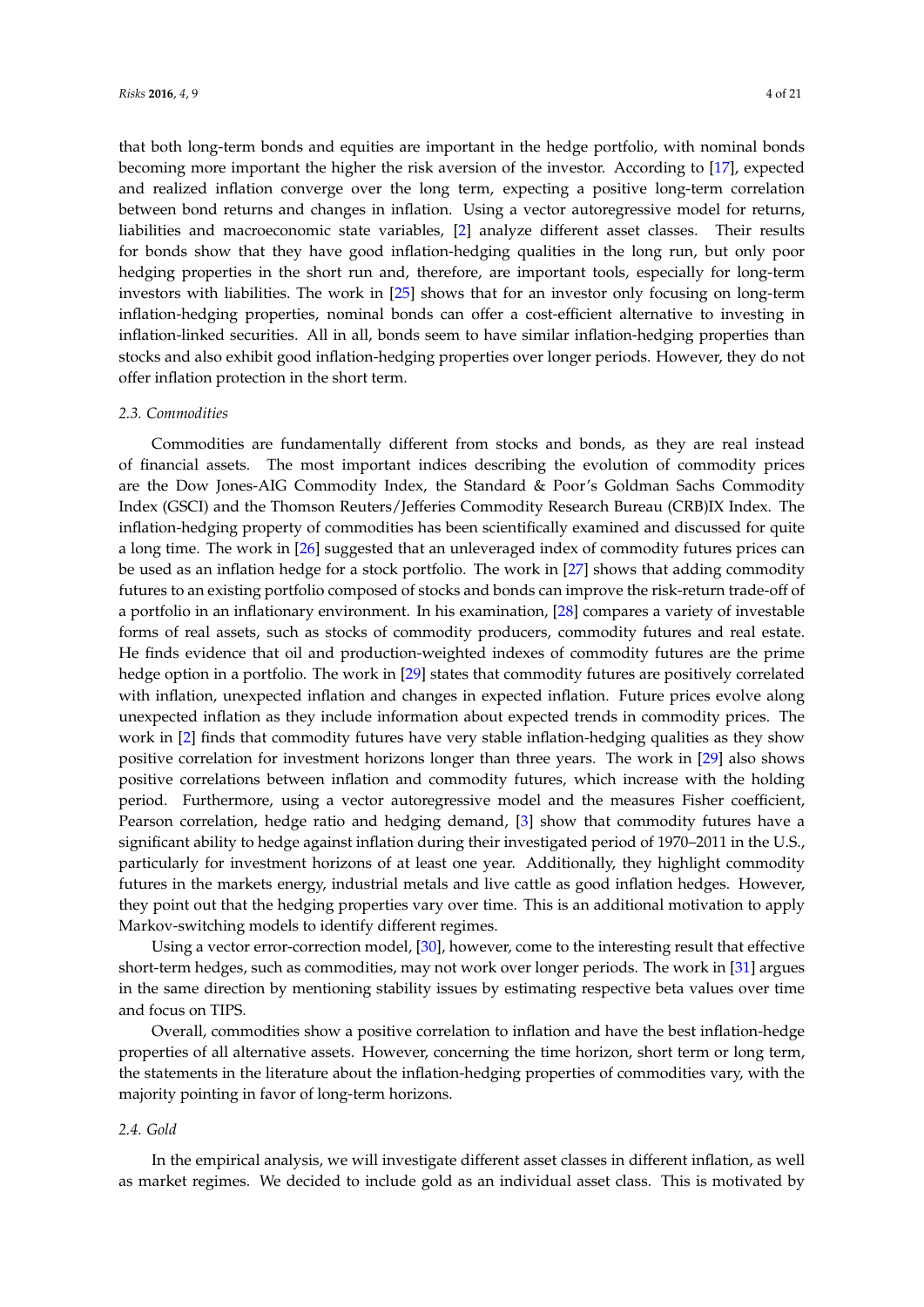the fact that the inflation-hedging properties of gold are not only investigated in several studies, but additionally, gold is also considered as a hedge with regard to stocks or bonds. The work in [\[32\]](#page-20-22) provides an overview of the literature considering gold as a "safe heaven" with respect to stocks or bonds, as well as the literature on inflation-hedging properties of gold. They find that the overall results are mixed, and both hedging properties depend on the considered time period, the momentum, the investigated market, as well as market regimes and differ for short-term and long-term horizons. The authors in [\[32\]](#page-20-22) themselves apply a time-varying Markov-switching approach and conclude that gold is partially able to hedge against inflation in the long run and that the hedging-properties are regime dependent.

#### *2.5. Real Estate*

It is generally assumed that real estate is a first-class inflation hedge. Nevertheless, there are also academic voices doubting the inflation-hedging potential of real estate. The author in [\[28\]](#page-20-18) shows in his analysis of real assets that real estate seems to be a hedge against inflation. The work in [\[33\]](#page-20-23) examines the inflation-hedging effectiveness of residential, farmland and business real estate. In the single-asset analysis, only residential real estate seems to be a reasonable inflation hedge. On the other hand, different portfolios consisting of all three real estate sub-categories in combination with various other financial assets provide a satisfying performance compared to inflation. Once again, [\[2\]](#page-19-1) conclude that the term-structure properties of listed real estate are already captured by traditional asset classes, such as stocks and bonds. However, the latter perform better in the long-run. The work in [\[25\]](#page-20-15) confirms that investing in real estate has attractive inflation-hedging qualities for a long-term investor. In combination with commodities and inflation-linked securities, portfolios can be designed so as to decrease the cost of inflation insurance over the long horizon. The work in [\[6\]](#page-19-5) argues that direct real estate appears to be the most attractive real-asset investment option for the pre-retirement phase. It shows low volatility and still achieves relatively high growth rates. Using a regression analysis, [\[34\]](#page-20-24) show that REITreal returns are negatively correlated with the unexpected component of inflation. Therefore, equity and mortgage REIT investments may not provide inflation protection during inflationary periods. Scientific opinions whether real estate is a good inflation hedge diverge significantly. Beside many supporters of the thesis that real estate is a useful inflation hedge, such as [\[2](#page-19-1)[,28\]](#page-20-18) or [\[25](#page-20-15)[,34\]](#page-20-24) doubt this thesis.

#### *2.6. Data*

According to the previous studies stocks, bonds, commodities and real estate were chosen as different asset classes to set up a dynamic inflation-protected investment strategy. We also included gold for its role as a safe haven, especially during crises periods. As we wanted to include the first oil crisis of 1973 in our empirical analysis, the number of available indices was limited for some asset classes. As representative stock index, the *S&P 500-Total Return Index*, was chosen. For real estate, we selected the *US S&P/Case-Shiller Home Price Index 10-City Composite* to avoid tampering due to the strong correlation between REIT and stock market returns. The *Goldman Sachs Commodity Total Return Index* was chosen as the commodity index. Bonds are represented by the *S&P/BG Cantor U.S. Treasury Bond Index (TR)*. Finally, the *gold price in USD per troy ounce (USD FX Comp, U\$/Troy Oz)* was selected as an indicator for the evolution of the gold price.

For all of these indices, we work with monthly log returns from August 1974 until September 2014.<sup>1</sup>

<sup>1</sup> For our empirical analysis, it is necessary to let all indices start at August 1974. Data for the bond index are available since December 1989, for the real estate index since January 1987 and the S&P 500 total return index since January 1988. Therefore, we performed a back calculation of these three indices via a linear regression, e.g., the bond index is regressed on its available historical data using factors with a longer empirical availability, such as U.S. Treasury Constant Maturities middle rates for 1, 3, 5 and 10 years and the BofA Merrill Lynch U.S. Corporate & Government Master Index. The resulting linear function and the older data of the factors are used to calculate back the bond index for the times when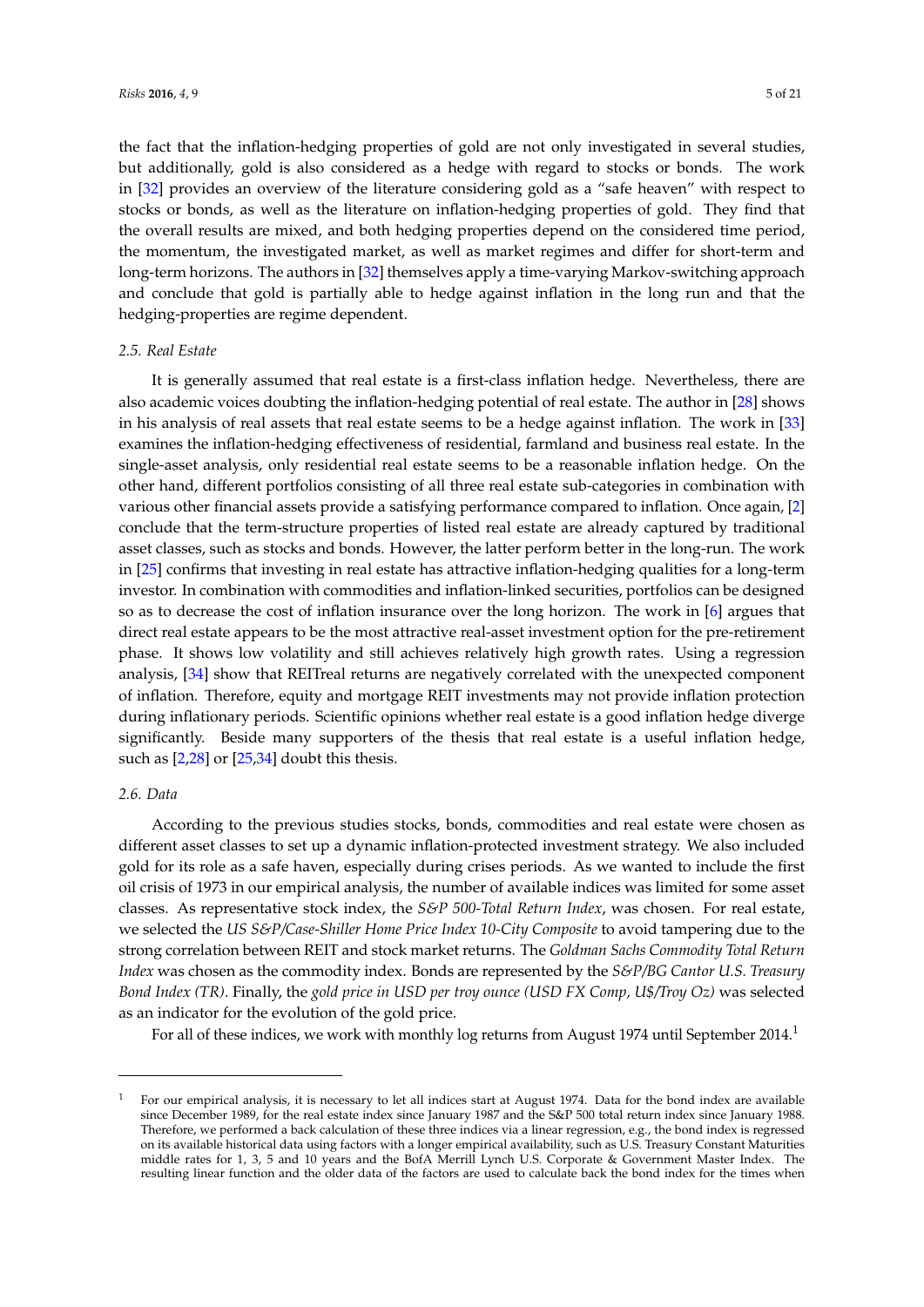## **3. Markov-Switching Model**

The application of Markov-switching models for the analysis of econometric time series started with the work of [\[35\]](#page-20-25). Typically, a Markov-switching model can be understood as a stochastic model consisting of various random processes. First, we assume the existence of a Markov chain, which is described by different states and transition probabilities between these states. Usually, a Markov chain cannot be observed directly, but rather indirectly via effects to a second, observable process. The distribution of this second process thereby depends on the state of the Markov chain. The work in [\[35\]](#page-20-25) interpreted the non-observable Markov chain as the "state of the world". The observable process is usually given in the form of an econometric indicator or a market index. In our case, the observable process is given by the returns of the S&P 500 price index and the inflation rate, respectively. The "state of the world" may be, e.g., a turbulent or normal market period and a low or high inflationary environment. The dynamics of the stock returns, as well as the inflation rate are described by Markov-switching models. As proposed in [\[12\]](#page-20-2), we apply a three-state model for the stock returns and the inflation rate. Depending on the unobservable state process  $(S_t)_{t=1,\dots,T}$ , with  $S_t \in \{0, 1, 2\}$ , let the process  $(r_t)_{t=1,\dots,T}$  describe either the inflation rate or the return of the stock market index. *r<sup>t</sup>* is assumed to be normally distributed in each regime with regime-dependent mean  $\mu_{S_t}$  and standard deviation  $\sigma_{S_t}$ , *i.e.*,

$$
r_t = \mu_{S_t} + \sigma_{S_t} \epsilon_t, \ S_t \in \{0, 1, 2\} \tag{1}
$$

where  $\epsilon_t \sim N(0, 1)$  i.i.d. The process of the unobservable state variable  $S_t$  is modeled as a time-homogeneous Markov chain with a fixed transition probability matrix  $p := (p_{ij})_{i,j \in \{0,1,2\}}$  where  $p_{ij} := \mathbb{P}(S_t = j | S_{t-1} = i)$  and  $p_{i1} + p_{i2} + p_{i3} = 1$ . The model is completely determined by the parameter vector  $\theta = (p, \mu, \sigma, \delta)$ , where  $\delta := (\delta_1, \delta_2, \delta_3)$  is the initial distribution of the Markov chain with  $\delta_i := \mathbb{P}(S_1 = i)$ ,  $\mu := (\mu_1, \mu_2, \mu_3)$ ,  $\mu_i \in \mathbb{R}$ , and  $\sigma := (\sigma_1, \sigma_2, \sigma_3)$ , *σ*<sub>*i*</sub> > 0, *i* ∈ {1, 2, 3}. For the estimation of the parameter vector *θ*, we use the findings of [\[36\]](#page-20-26).<sup>2</sup> After the parameters have been estimated, the filtered probabilities:

$$
p_t^j := \mathbb{P}(S_t = j | r_t; \hat{\theta}_t), j \in \{0, 1, 2\}
$$
 (2)

of being in a certain state *j* at a certain point in time *t* are used to identify the actual state to be the one with the highest probability  $p_l^j$ *t* .

Hereby,  $r_t = (r_1, ..., r_t)$  contains the information available at time *t*, and  $\hat{\theta}_t$  is the maximum likelihood estimate of the parameter vector *θ* based on this information. At any point in time *t* these probabilities only depend on the information up to time *t*.

#### *3.1. Markov-Switching Model for the S&P 500 Index*

In a first step, the inflation rate and the S&P 500 price index are investigated independently. First, we cite the major findings of [\[12\]](#page-20-2) for the classification of the S&P 500 index. At first, they apply a Markov-switching model with two states to the log-returns of the S&P 500. In doing so, they are able to distinguish between normal (low volatility, positive expected return) and turbulent (high volatility) market phases. The turbulent phase however covers volatile upward and downward movements. Therefore, they include a third state. This is achieved by a multi-step approach in which

it is not available. Accordingly the real estate index is calculated back based on a regression with the U.S. Price Index of new One-Family Houses Under Construction (not seasonally adjusted - nadj), the US-Datastream Real Estate Investment Services (U.S.-DS Real Est Inv,Svs) Price Index and the National Association of Real Estate Investment Trusts (NAREIT) Total Return Index. The total return stock index was calculated back based on a regression with the corresponding S&P 500 price index.

<sup>2</sup> The implementation of the presented Markov-switching model has been performed in R. The package *HiddenMarkov* (see [http://cran.fhcrc.org/web/packages/HiddenMarkov/index.html\)](http://cran.fhcrc.org/web/packages/HiddenMarkov/index.html) applies the Baum–Welch algorithm described in [\[36\]](#page-20-26).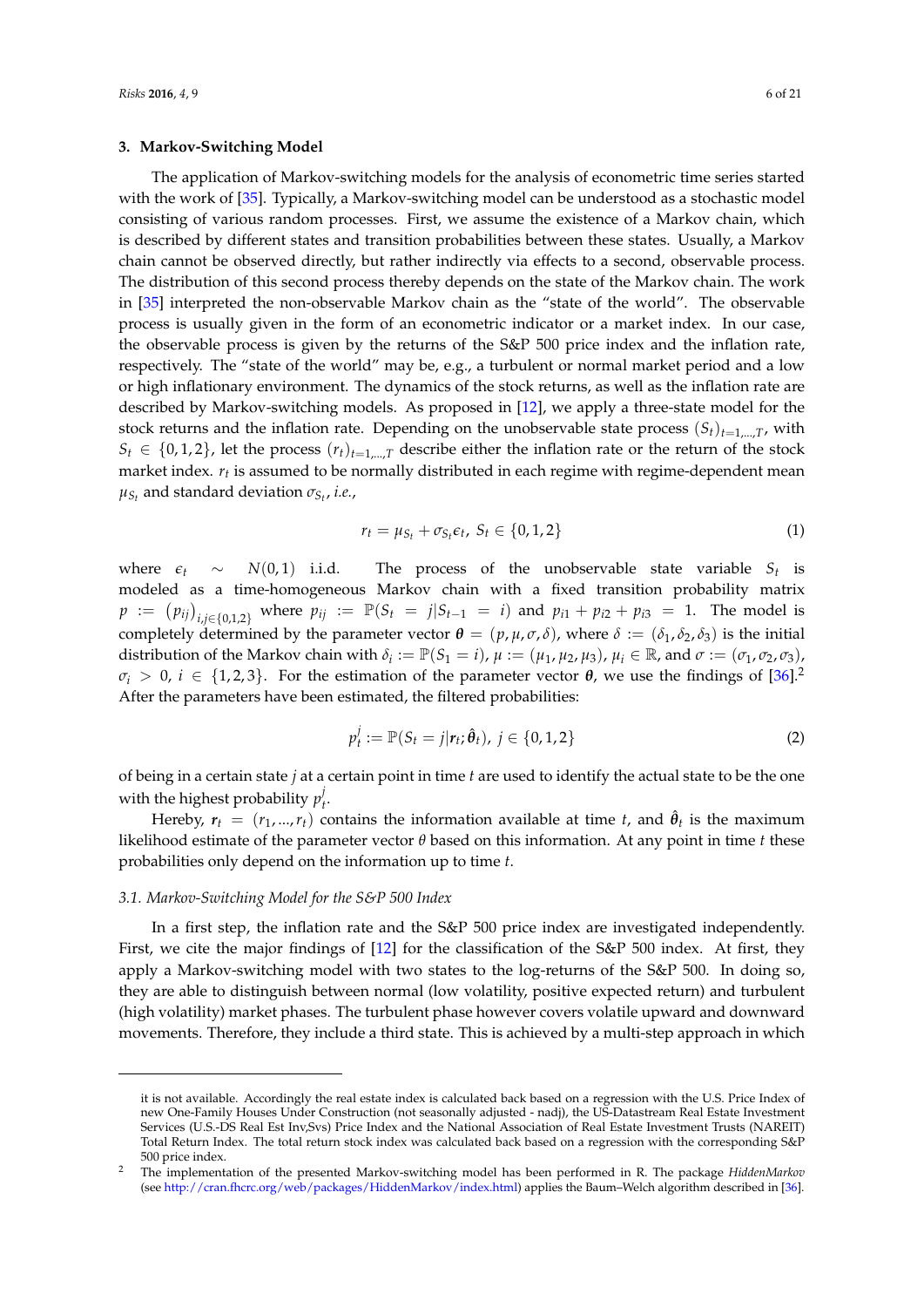the turbulent periods are split into periods with positive and negative expected return by using a second Markov-switching model. Compared to a direct application of a three-state Markov-switching model, this approach has been shown to be more robust, especially w.r.t. out-of-sample tests. The resulting filtered probabilities are computed on the basis of all of the information available up to time *t*. To illustrate their concept, let  $\mathbb{T} = \{1, ..., T\}$  and  $\mathbb{T}^D = \{t \in \mathbb{T} : \mathbb{P}(\hat{S}_t = 1 | r_t; \hat{\theta}_t) > 0.5\}$ denote the complete time set and the times when the market is under distress, *i.e.*, in turbulence. Correspondingly, let  $(\hat{S}_t)_{t \in \mathbb{T}}$  and  $(\hat{S}_t^D)_{t \in \mathbb{T}^D}$  denote the regime process of the two Markov-switching models. In doing so, let:

$$
p_t^0 = \mathbb{P}(\hat{S}_t = 0 | \mathbf{r}_t; \hat{\boldsymbol{\theta}}_t)
$$

denote the filtered probability of the normal state at time *t*, and let:

$$
p_t^{D,0} = \mathbb{P}(\hat{S}_t^D = 0 | \hat{S}_t = 1; r_t; \hat{\theta}_t)
$$

specify the conditional probability of a turbulent state with positive expected return. Then,

$$
p_t^1 = (1 - p_t^0) \cdot p_t^{D,0} \text{ and } p_t^2 = (1 - p_t^0) \cdot (1 - p_t^{D,0})
$$

Based on this approach, [\[12\]](#page-20-2) derive three regimes for the S&P 500 by considering  $(S_t)_{t=1,\dots,T}$  with  $S_t = 0$  if  $\hat{S}_t = 0$ ,  $S_t = 1$  if  $\hat{S}_t^D = 0 \wedge \hat{S}_t = 1$  and  $S_t = 2$  if  $\hat{S}_t^D = 1 \wedge \hat{S}_t = 1$ . Their final classification is illustrated in Figure [1.](#page-6-0) The characteristics of each regime are summarized in Table [1.](#page-7-0) Regarding the classification of the S&P 500 index, we clearly observe that the most recent turbulent periods, *i.e.*, the burst of the dot-com bubble, as well as the subprime crisis, have been identified. Due to the additional distinction within the turbulent periods, (turbulent) bullish and (turbulent) bearish phases can be separated. Referring to Figure [1,](#page-6-0) after a market downturn in a high volatile environment with mainly negative returns, often, some kind of recovery takes place, *i.e.*, high volatile periods offering mainly positive returns can be observed. Focusing on skewness and kurtosis, we observe that the calm period has a slightly negative skewness and the turbulent period a stronger negative skewness, which is due to the turbulent negative period. The turbulent positive period has a positive skewness. Reflecting the kurtosis, the relatively high kurtosis of the turbulent period is reduced by distinguishing in a positive and a negative turbulent state. Although from a return and standard deviation perspective, the calm and turbulent positive periods may look rather similar, both phases have rather different skewness and kurtosis, which supports the introduction of three market periods in the further analysis.

<span id="page-6-0"></span>

**Figure 1.** Classification of the S&P 500 regimes based on two Markov-switching models with two states each. The approach of [\[12\]](#page-20-2) detects a calm state (green), a turbulent state with mainly negative returns (bearish, red) and a turbulent state with mainly positive returns (bullish, yellow).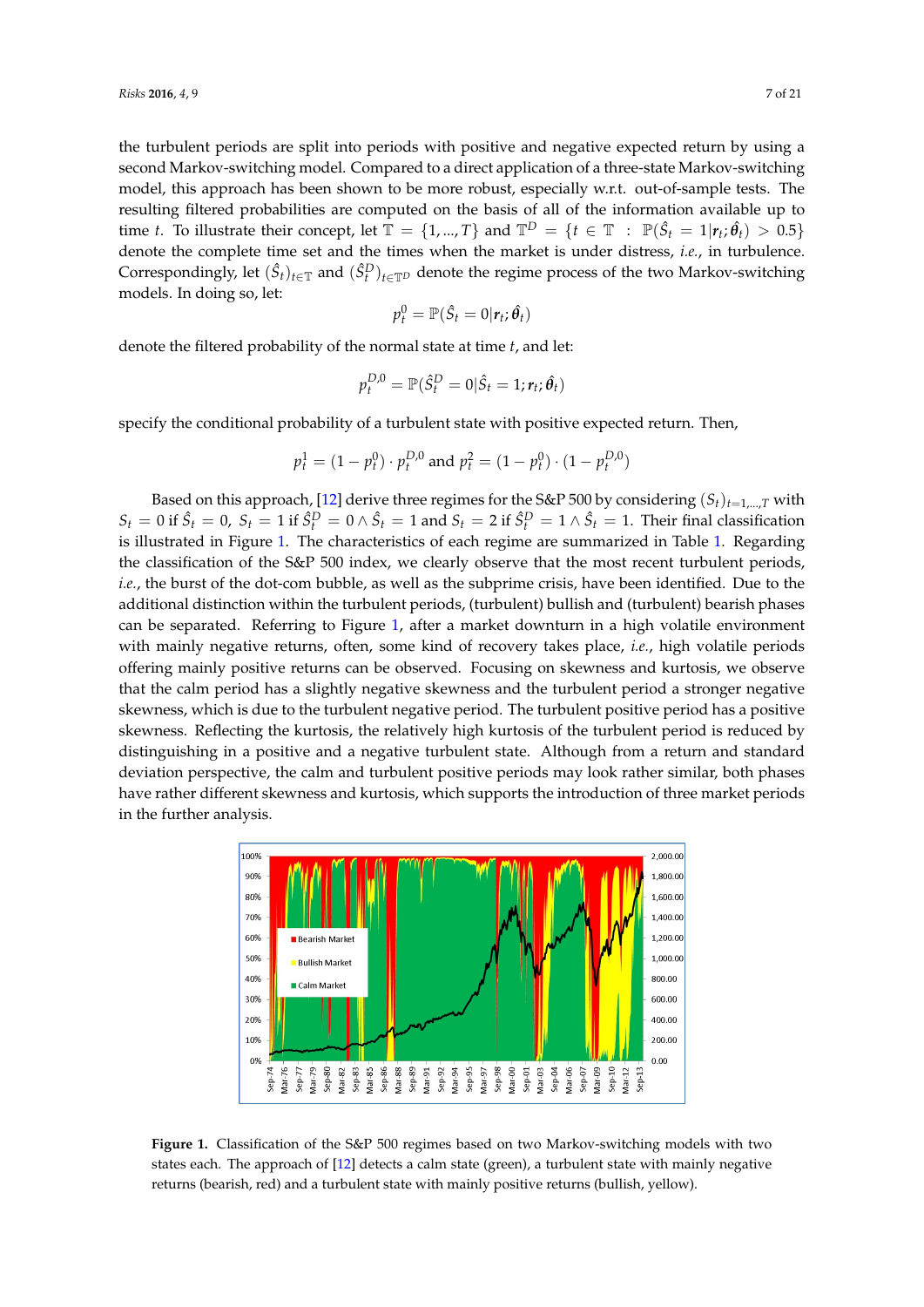| $S\&P500$                       | Calm    | Turbulent | Turbulent<br>Positive | Turbulent<br><b>Negative</b> |  |
|---------------------------------|---------|-----------|-----------------------|------------------------------|--|
| Mean (in $\%$ , ann.)           | 10.50   | $-2.92$   | 12.78                 | $-19.89$                     |  |
| Standard deviation (in %, ann.) | 13.39   | 20.44     | 15.36                 | 22.18                        |  |
| <b>Skewness</b>                 | $-0.08$ | $-0.50$   | 0.20                  | $-0.49$                      |  |
| <b>Kurtosis</b>                 | 0.15    | 0.87      | 0.52                  | 0.48                         |  |

<span id="page-7-0"></span>**Table 1.** Sample characteristics of the monthly returns of the S&P 500 price index in the three states derived from the two two-state Markov-switching models [\[12\]](#page-20-2).

## *3.2. Markov-Switching Model for the Inflation Rate*

In contrast to the S&P 500 index, a single Markov-switching model with three states proved to be robust for the classification of the inflation rate based on the returns of the Consumer Price Index All Urban (CPI-U) non-seasonally adjusted. Here, a three-state model covers the three main regimes concerning the inflation rate: one state for low inflation (State 1), one state for high inflation (State 3) and a transition state (State 2). Table [2,](#page-7-1) as well as Figure [2](#page-7-2) illustrate the calibrated Markov-switching model for the inflation rate. We clearly observe that in low (State 1) and high inflation (State 3) regimes, the skewness is negative, whereas in the transition state (State 2), the skewness is positive. With respect to the kurtosis, we observe that the kurtosis is significantly decreasing from State 1–State 3.

<span id="page-7-1"></span>**Table 2.** Sample characteristics of the monthly inflation rate in the three states derived from the one three-state Markov-switching model.

| Inflation                       | State 1 | State 2 | State 3 |
|---------------------------------|---------|---------|---------|
| Mean $(in %, ann.)$             | 2.68    | 3.58    | 8.14    |
| Standard deviation (in %, ann.) | 0.95    | 0.92    | 1.32    |
| <b>Skewness</b>                 | $-1.77$ | 0.60    | $-0.77$ |
| Kurtosis                        | 15.32   | 5.87    | 1.67    |

<span id="page-7-2"></span>

**Figure 2.** Classification of the inflation regimes based on a Markov-switching model with three states. We detect a calm inflation state (green), a high inflation state (red) and a transition inflation state (yellow).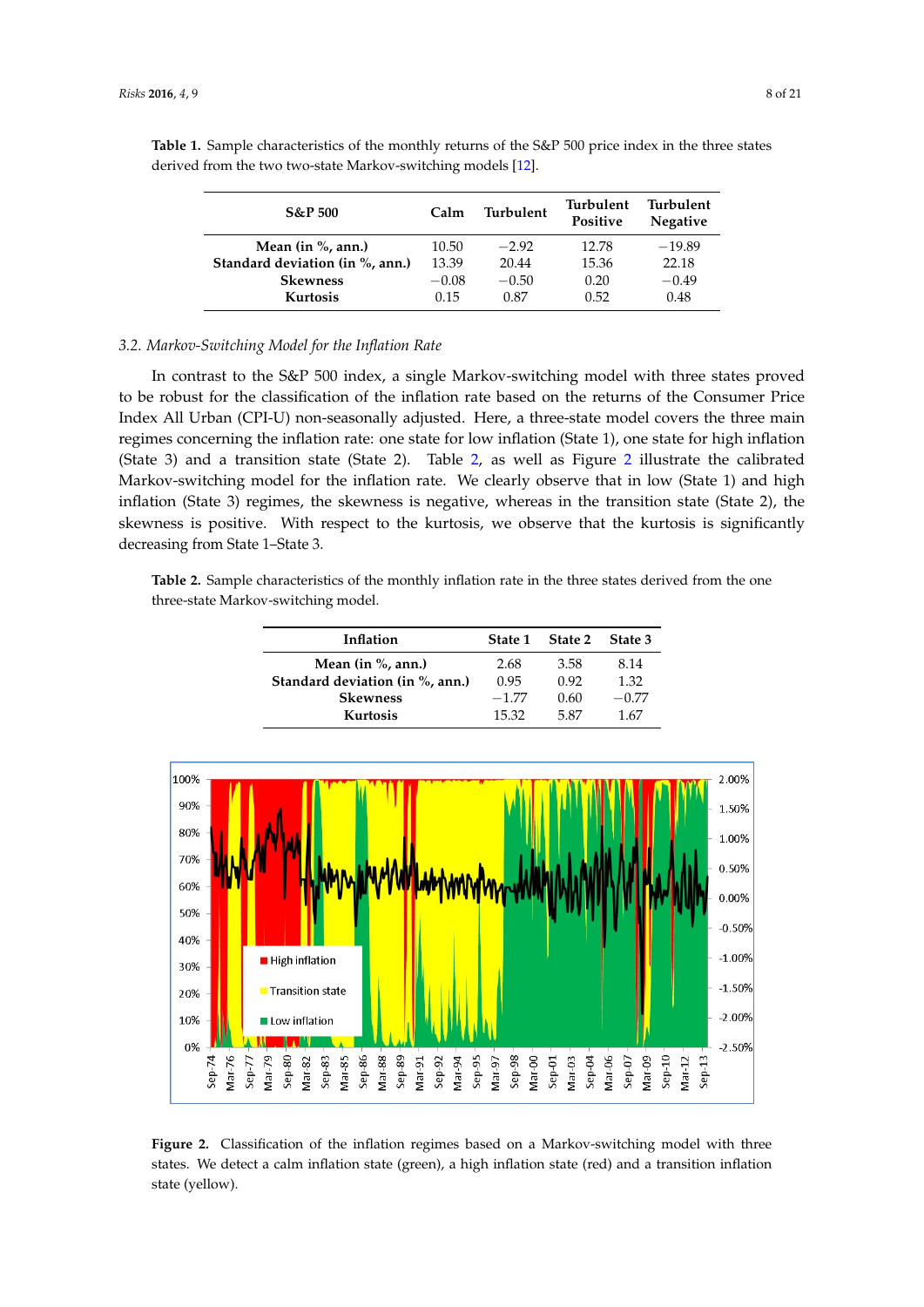Regarding the classification of the inflation rate, the first oil crisis (1973–1974), as well as the second oil crisis (around 1978) are identified as periods in which inflation has been very high (State 3). Additionally, the First Gulf War (1990), as well as Hurricane Katrina (2005) and a short period within the financial crisis (2008) are also characterized as State 3. On the other side, the period starting in 1983 during the Savings-and-Loan crisis is rather supposed to be part of State 2, *i.e.*, of the transition state. The late 1990s, as well as the early 2000s are lastly an example for a period that has been dominated by a low inflation environment. Although, we observe some short peaks in the high inflation regime lately.

# *3.3. Markov-Switching Model for Inflation Rate and S&P 500*

In the previous subsections, the inflation rate, as well as the market index (S&P 500) have both independently been separated into three regimes. In the following, we combine both classification results to separate the dataset into nine different regimes according to the states of the inflation indicator and the market indicator. For the ease of exposition, we first sort the nine regimes by the state of the market indicator and then by the state of the inflation. We set:

- Market calm
	- **–** Regime 1: Inflation low, market calm
	- **–** Regime 2: Inflation in transition, market calm
	- **–** Regime 3: Inflation high, market calm
- Market turbulent-bearish
	- **–** Regime 4: Inflation low, market turbulent-bearish
	- **–** Regime 5: Inflation in transition, market turbulent-bearish
	- **–** Regime 6: Inflation high, market turbulent-bearish
- Market turbulent-bullish
	- **–** Regime 7: Inflation low, market turbulent-bullish
	- **–** Regime 8: Inflation in transition, market turbulent-bullish
	- **–** Regime 9: Inflation high, market turbulent-bullish

Figure [3](#page-8-0) gives an overview of the regime movements over time. Clearly, we observe a clustering of regimes with a calm market state, and it is shown that extreme regimes with a critical inflation and market state occur less frequently, but are still not unlikely.

<span id="page-8-0"></span>

**Figure 3.** Overview of the separation into 9 regimes over the investigated period.

Table [3](#page-9-0) summarizes the regime changes over one time step, *i.e.*, one month. It is seen that most likely, there will be no regime change. Additionally, the observations of Figure [3](#page-8-0) are also reflected in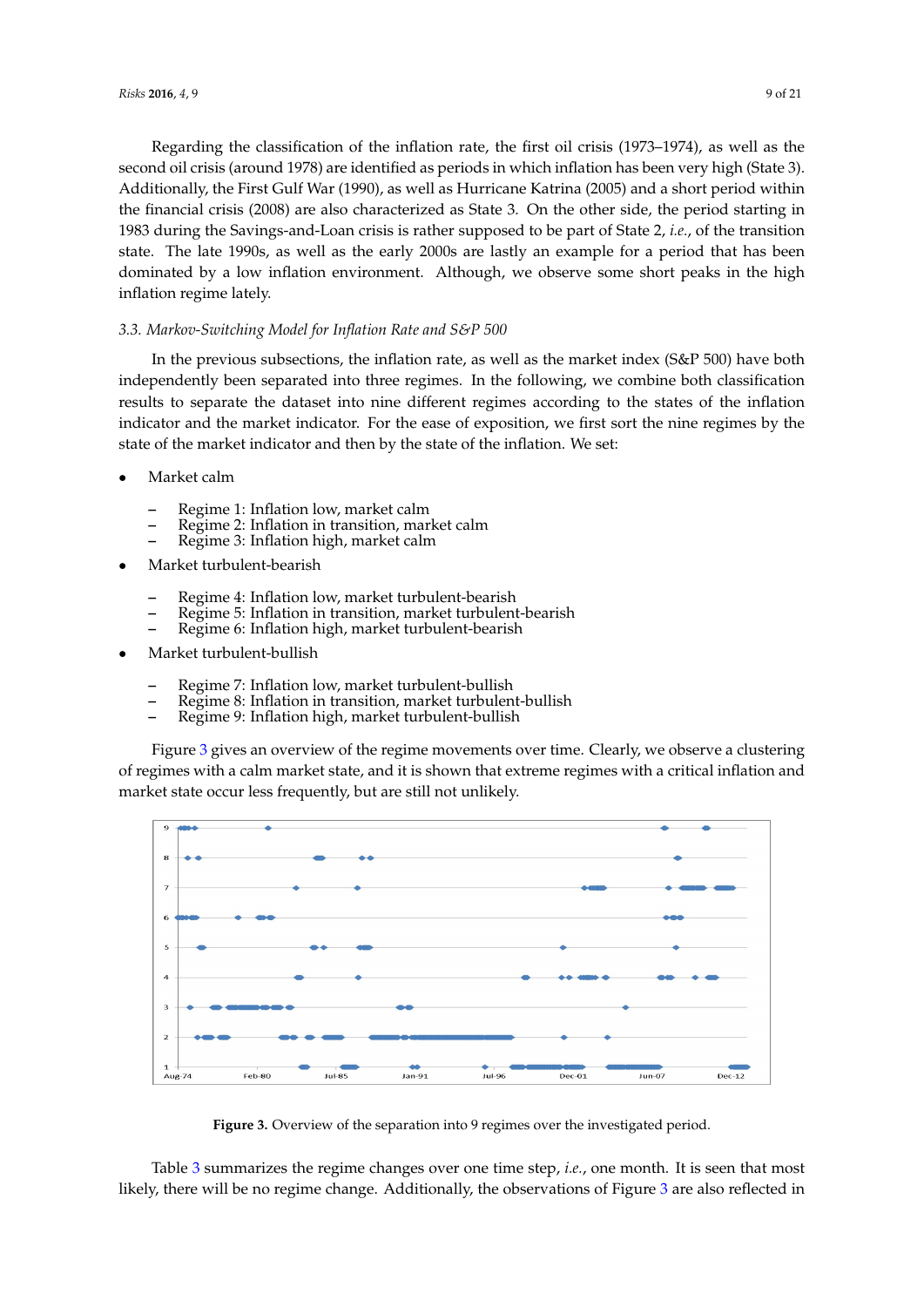<span id="page-9-0"></span>this table. To be more specific, between two months, mainly one regime (either the market state or the inflation state) has changed if there is a regime change at all. More interestingly, by focusing on the inflation state, there most likely have only been switches from the low inflation to the inflation transition state and from the high inflation state to the inflation transition state. This strengthens the three-regime approach for the inflation rate and also gives an economical interpretation of State 2 to be a transition state.

| From/to | 1   | 2   | 3  | 4  | 5              | 6  | 7  | 8 | 9 |
|---------|-----|-----|----|----|----------------|----|----|---|---|
| 1       | 112 | 4   |    | 6  | 0              | 0  | 2  | 0 |   |
| 2       |     | 138 | 5  | 0  | 1              | 0  |    | 1 |   |
| 3       |     | 5   | 41 | 0  | 0              | 4  | 0  | 0 |   |
| 4       | 4   | 1   | 0  | 18 | $\overline{2}$ | 1  | 7  | 0 |   |
| 5       | 0   | 3   | 0  | 0  | 11             | 0  | 0  | 4 |   |
| 6       | 0   | 1   | 4  | 1  | 1              | 11 | 1  | 1 | З |
| 7       | 2   | 0   | 0  | 8  | 0              | 0  | 34 | 1 |   |
| 8       | 0   |     | 0  | 0  | 3              |    | 0  | 6 |   |
| 9       | 0   | 0   |    |    | 1              | 0  | 0  | 0 |   |

**Table 3.** Summary of regime changes.

Tables [4](#page-9-1) and [5](#page-9-2) show average returns and standard deviations in the different regimes. By focusing on the return perspective and by additionally considering the market state, we see that there is not a single asset class with an average return that is always higher than the average inflation rate. Hence, there is (based on monthly data) no asset class that can permanently be used as a hedge against inflation.

**Table 4.** Average return in different regimes (monthly data, in %).

<span id="page-9-1"></span>

| Regime             |         | $\overline{2}$ | 3    | 4       | 5       | 6       |      | 8       | q       |
|--------------------|---------|----------------|------|---------|---------|---------|------|---------|---------|
| Inflation          | 0.21    | 0.31           | 0.74 | 0.27    | 0.14    | 0.52    | 0.26 | 0.12    | 0.53    |
| <b>Stocks</b>      | 0.93    | 1.06           | 0.54 | $-1.08$ | $-0.39$ | $-0.39$ | 1.75 | 2.18    | 4.25    |
| <b>Real Estate</b> | 0.27    | 0.30           | 0.35 | 0.32    | 0.32    | 0.33    | 0.19 | 0.63    | 0.24    |
| Gold               | $-0.32$ | 0.49           | 2.16 | 1.31    | 0.94    | 1.16    | 0.52 | 0.74    | 2.22    |
| <b>Bonds</b>       | 0.49    | 1.03           | 0.66 | 0.86    | 0.70    | 1.05    | 0.66 | $-0.91$ | $-3.51$ |
| Com.               | 0.34    | 0.66           | 1.89 | 0.58    | $-1.92$ | 0.59    | 1 29 | 1.47    | $-2.54$ |

**Table 5.** Standard deviations in different regimes (monthly data, in %).

<span id="page-9-2"></span>

| Regime        |      | 2    | 3    | 4    | 5    | 6    |      | 8    | q     |
|---------------|------|------|------|------|------|------|------|------|-------|
| Inflation     | 0.28 | 0.24 | 0.36 | 0.16 | 0.26 | 0.39 | 0.28 | 0.36 | 0.58  |
| <b>Stocks</b> | 2.79 | 3.04 | 3.28 | 3.31 | 3.89 | 3.68 | 3.47 | 3.81 | 3.88  |
| Real Estate   | 1.25 | 0.07 | 0.11 | 0.15 | 0.12 | 0.13 | 0.54 | 1.29 | 0.17  |
| Gold          | 4.57 | 5.01 | 9.45 | 3.94 | 4.27 | 7.40 | 5.16 | 5.99 | 6.86  |
| <b>Bonds</b>  | 1.62 | 5.84 | 5.62 | 1.85 | 4.12 | 5.55 | 2.67 | 4.20 | 7.49  |
| Com.          | 6.29 | 4.58 | 4.87 | 4.84 | 5.96 | 5.57 | 5.62 | 9.20 | 10.72 |

Table [6](#page-10-0) displays the empirical correlations between the inflation rate and the selected asset classes in different regimes. Not only do the correlations vary significantly, but also the signs of the correlations change between different regimes. Again, commodities are the only asset class that has a positive correlation in every single regime. However, with increasing inflation and a normal or turbulent-bearish market state, the correlation between commodities and inflation decreases. For stocks, the correlation with inflation behaves similarly in normal and turbulent-bearish markets. For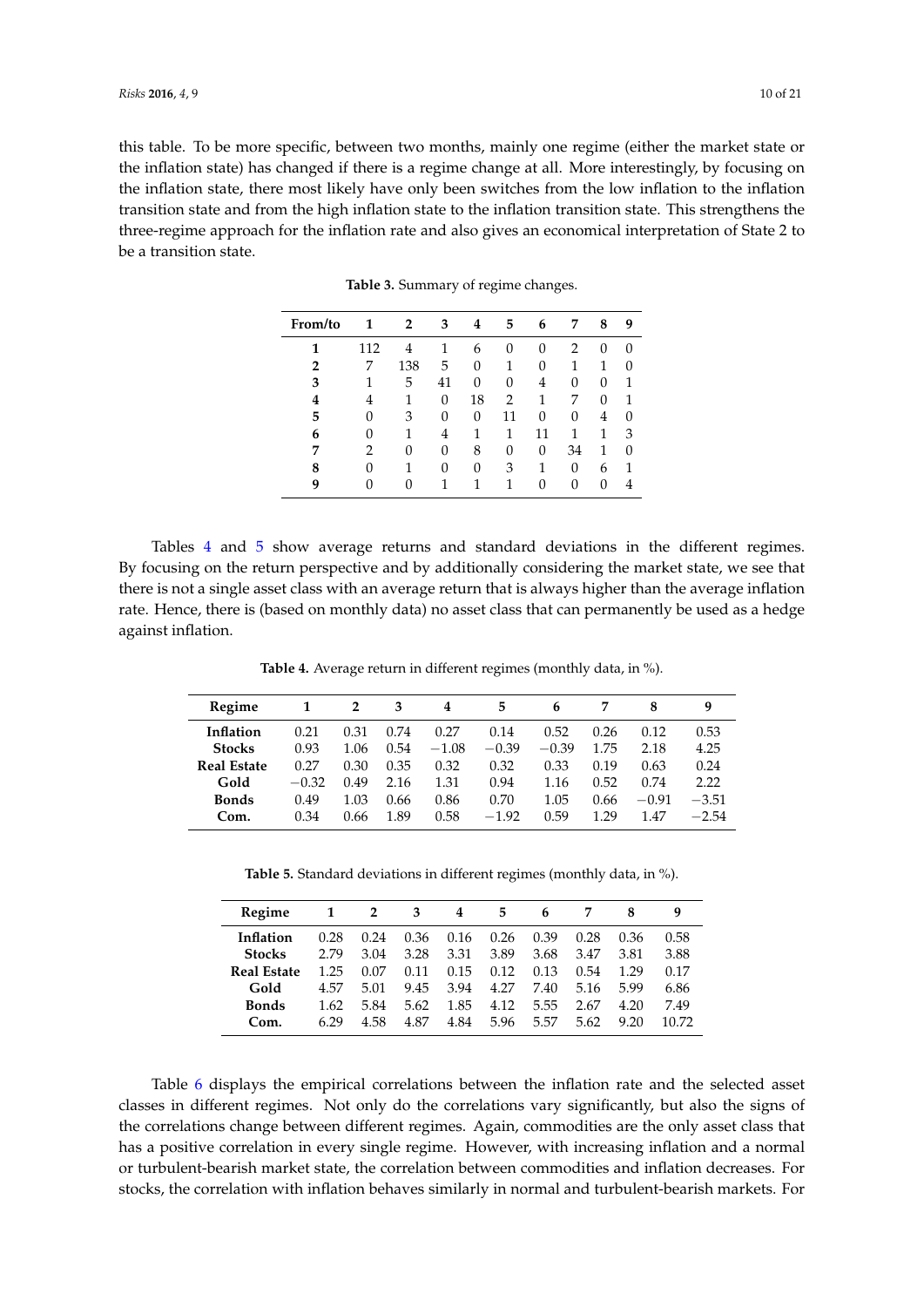low and high inflation states, the correlation values are small, and if the inflation is in transition, the correlation with inflation increases moderately. If the market is turbulent-bullish, however, we observe a different picture. For low inflation, the correlation of stocks and inflation is low; if the inflation is in transition, the correlation occurs as more strongly negative; whereas in a high inflation state, the correlation occurs as more strongly positive. Real estate has moderate negative correlation with inflation, except in the case of inflation in transition and a turbulent-bearish market; there, the correlation is moderately positive. Gold has a positive correlation with inflation, except in cases when the inflation is in transition and the market is either calm or turbulent-bullish. Bonds show light positive and negative correlations with inflation. However, if inflation is in transition and the market turbulent-bearish, the positive correlation increases, and if inflation is high and the market turbulent-bullish, the correlation with the inflation yields a higher negative value. This varying behavior in different regimes may be an explanation for the different findings about the correlation between specific asset classes and inflation in the literature as described in Section 2.

**Table 6.** Correlation with inflation rate in different regimes (monthly data, in %).

<span id="page-10-0"></span>

| Regime             |         | 2       |          | 4        | 5.    | h       |         |          | q        |
|--------------------|---------|---------|----------|----------|-------|---------|---------|----------|----------|
| <b>Stocks</b>      | $-2.02$ | 9.50    | 2.09     | 2.59     | 17.95 | 5.25    | 1.49    | $-35.96$ | 41.55    |
| <b>Real Estate</b> | $-0.21$ | $-6.09$ | $-20.67$ | $-21.12$ | 17.90 | $-1.48$ | $-7.78$ | $-26.10$ | $-14.22$ |
| Gold               | 24.94   | $-0.72$ | 20.56    | 47.58    | 30.37 | 14.99   | 12.03   | $-26.39$ | 2.13     |
| <b>Bonds</b>       | $-5.08$ | 0.99    | 1.57     | $-6.90$  | 28.80 | 1.56    | $-7.08$ | 2.12     | $-39.91$ |
| Com.               | 66.35   | 33.25   | 5.80     | 54.97    | 39.84 | 21.61   | 63.05   | 75.89    | 62.07    |

# **4. Optimal Portfolios**

In this section, we want to derive optimal portfolios, which include protection from losses due to changing inflation if inflation is rising or high, but decouple their performance from inflation if inflation is low. In the first step, we do this regime by regime and rather think of a one-month horizon. In the second step, we consider longer time horizons and do not assume that the regime is known in advance.

# *4.1. Regime-Dependent Optimal Portfolios*

As correlation alone is not a reliable indicator for inflation protection, we follow [\[5](#page-19-4)[,7\]](#page-19-6) to also include the expected returns of the asset classes, as well as their standard deviations in our decision process. This is done within an optimization problem. According to our goal of protecting a portfolio from losses due to (rising) inflation, we do not only consider the classical mean-variance approach by [\[37\]](#page-20-27), but also adjust this framework to account for the risk of underperforming inflation within the optimization problem. This leads to the following two investment problems:

# **Optimization problem "Mean Variance (MV)":**

<span id="page-10-1"></span>
$$
\max f(\mathbf{x}) = E[r(\mathbf{x})] - \lambda \cdot E[(r(\mathbf{x}) - E[r(\mathbf{x})])^{2}]
$$
\n
$$
x \ge 0
$$
\n(3)

## **Optimization problem "Inflation Protection (IP)":**

$$
\max f(\mathbf{x}) = E[\max\{r(\mathbf{x}) - I; 0\}] - \lambda \cdot E[(\max\{I - r(\mathbf{x}); 0\})^2]
$$
  
(4)  

$$
\bar{r}(\mathbf{x}) \ge \bar{I}
$$
  

$$
x \ge 0
$$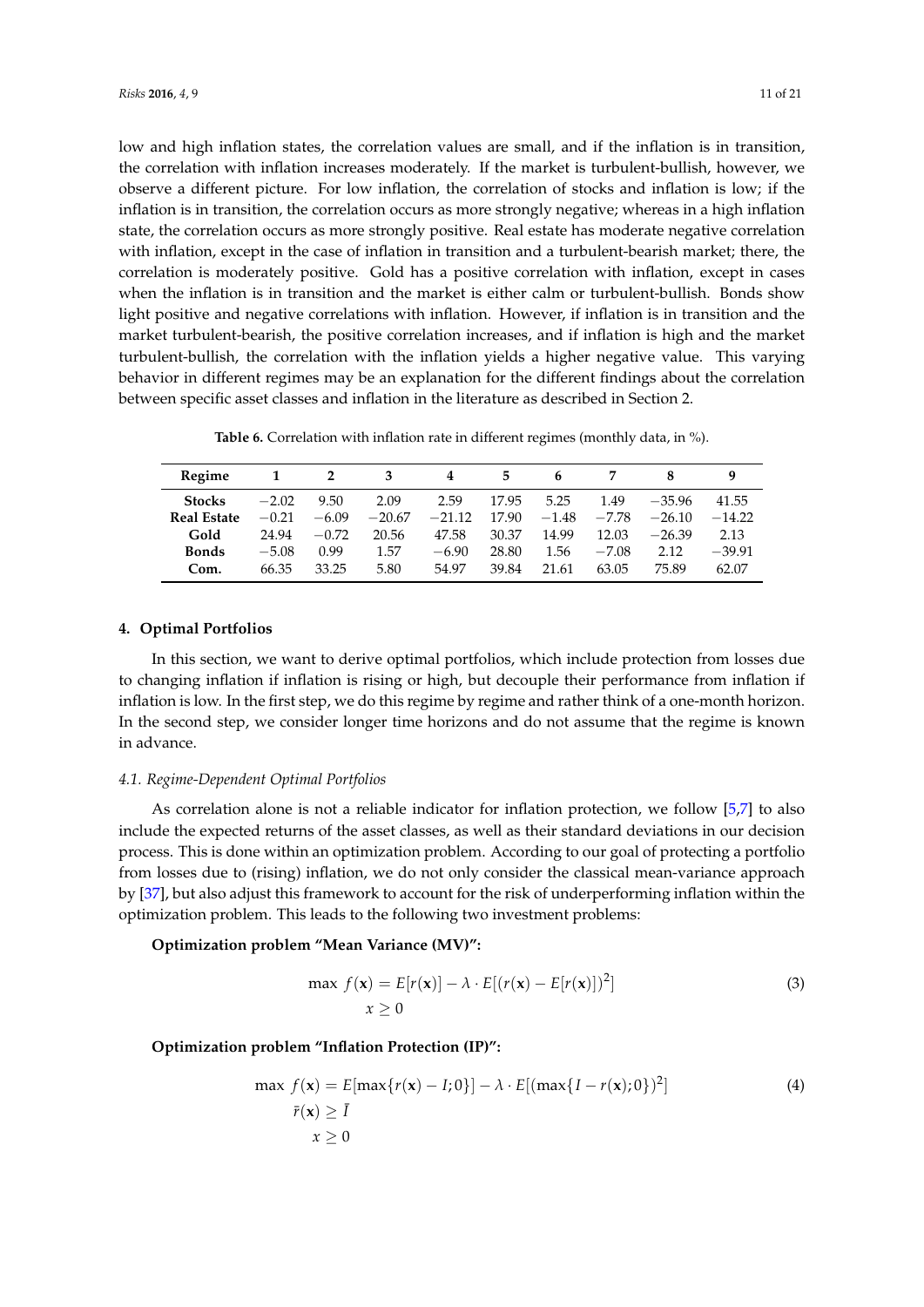In both optimization problems, **x** represents the portfolio weights, *r*(**x**) the portfolio return, *I* the inflation rate,  $\bar{r}(x)$  the expected portfolio return and  $\bar{l}$  the expected inflation rate. Obviously, (MV)is the classical mean-variance approach. The Optimization problem (IP)is the modified optimization problem and mainly driven by the aspect that an investor might be interested in a portfolio that behaves similar to the inflation rate whenever inflation is high, but will be rather unhappy with a match with inflation when inflation is low. Therefore, the return component of the optimization problem considers the out-performance of the inflation rate, whereas the risk component is driven by events where inflation has been higher than the portfolio return.

Both optimization problems include the *risk aversion* parameter *λ*. In order to find realistic values for *λ*, we apply the following approach: we consider two "benchmark" portfolios, Portfolio 1 consisting of 20% stocks and 80% bonds and a more diversified Portfolio 2 consisting of 10% stocks, 40% bonds, 10% gold, 20% real estate and 20% commodities. Here, Portfolio 1 is a standard portfolio, and Portfolio 2 is a mix of the two suggested portfolios from [\[7\]](#page-19-6) for moderate and high inflation, in which we included commodities as additional risky investment and added the suggested cash part to bonds. For these two portfolios, we derive implicit *λ* values by setting the goal function of the optimization problems to zero. To do this, we applied the following simulation scheme to determine 100,000 asset returns and the  $\lambda$  values<sup>3</sup>:

- 1. Draw randomly in which regime  $s_0$  we are at the beginning of the simulation. The probabilities are taken from the column sums of the matrix described in Table [3](#page-9-0) divided by the sum of all entries.
- 2. Draw randomly, in which regime *s*<sup>1</sup> we are after the next time step, given that we have been in *s*<sup>0</sup> before. Here, the conditional probabilities are calculated from the according row of the matrix described in Table [3.](#page-9-0)
- 3. Denote by  $\hat{r}_{s_1}$  and  $\hat{\Sigma}_{s_1}$  the average return and covariance matrix of all observations that ended up in *s*1. Furthermore, take the average return *r*ˆ*s*0,*s*<sup>1</sup> of all observations that changed from *s*<sup>0</sup> to  $s_1$  as an expert view. Combine this expert view with the average return  $\hat{r}_{s_1}$  by setting:

$$
\bar{r}_{s_0,s_1} = w \cdot \hat{r}_{s_0,s_1} + (1 - w) \cdot \hat{r}_{s_1}
$$

The weight *w* is given by the relative frequency of the number of changes from  $s_0$  to  $s_1$  divided by the sum of the column *s*<sup>1</sup> in the matrix described in Table [3.](#page-9-0) This procedure was chosen to decrease the dependence on outliers or small sample sizes. Then, a realization for the log returns of the asset classes is drawn from a  $\mathcal{N}(\bar{r}_{s_0,s_1},\hat{\Sigma}_{s_1})$  normal distribution.

4. Goto Step 2 as long as the desired number of simulations is not reached.

We applied this simulation scheme for one- and 12-month time horizons and achieved the following range of  $\lambda$  values regarding optimization problems (MV)and (IP):

For Portfolio 1, the *λ* values have been 3.0087 for (MV) and 8.6436 for (IP). Portfolio 2 leads to 5.5669 for (MV) and 14.6254 for (IP). We then decided to choose the closest *λ* in 0.25 steps around the average of the values for Portfolio 1 and Portfolio 2 to set up our optimization problems. Thus, we apply  $\lambda = 4.25$  for optimization problem (MV) and  $\lambda = 11.75$  for optimization problem (IP).

Recall that the empirical time series is split into the nine regimes. As the first step, the optimization problems (MV) and (IP) are solved for every regime individually. Accordingly, the optimal portfolios in the sequel are an answer to the question: whenever the time series has been in regime *s<sup>i</sup>* , which portfolio would have been optimal in exactly this regime *si*? Motivated by the transition matrix shown in Table [3,](#page-9-0) in most of the cases, the regime stays in the current regime

 $3$  The algorithm is applied to avoid inconsistencies in the case of a low number of observed changes from one state to another. Step 3 is usually done before the simulation for all states  $s_0$ ,  $s_1$  to fill a table from which the average returns are then taken within the simulation process.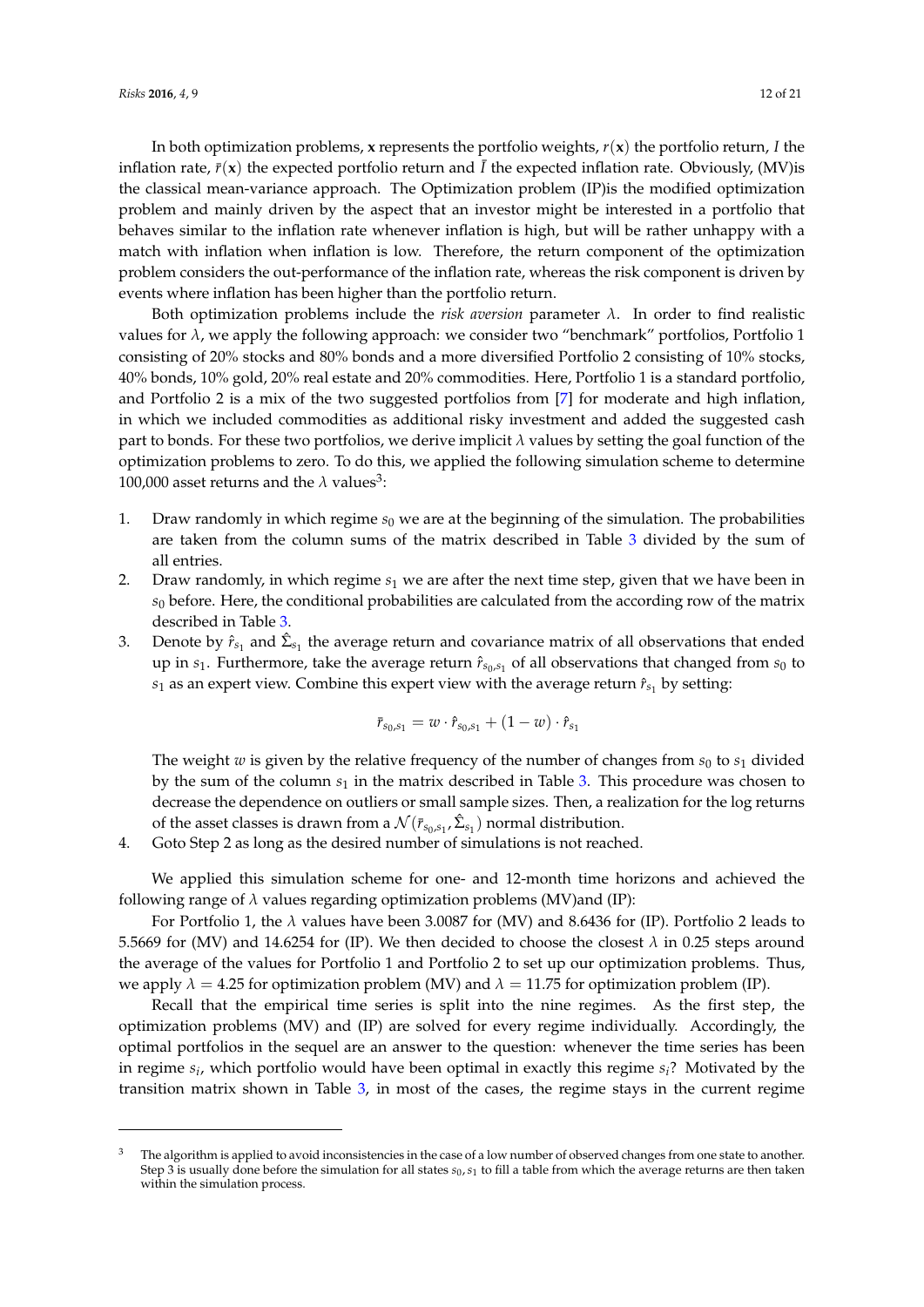and does not change. Obviously not included at this point are considerations that when we assume that, e.g., the market is calm and the regime switches from high inflation (Regime 3) into a inflation transition (Regime 2), an investor may want to set up a different investment strategy than in the case when the inflation is low (Regime 1) and switches into the transition state (Regime 2). This effect is included later in the simulations to develop optimal portfolios for longer time horizons.

#### *4.2. Monthly Time Horizon*

Table [7](#page-12-0) shows the portfolio weights and the portfolio characteristics in each regime for optimization problem (MV). Table [8](#page-12-1) displays the portfolio weights and the portfolio characteristics in each regime for optimization problem (IP).

| Regime                   | 1     | $\overline{2}$ | 3     | 4                         | 5     | 6     | 7     | 8     | 9     |  |  |
|--------------------------|-------|----------------|-------|---------------------------|-------|-------|-------|-------|-------|--|--|
| <b>Portfolio Weights</b> |       |                |       |                           |       |       |       |       |       |  |  |
| <b>Stocks</b>            | 66.22 | 62.94          | 2.16  | 0.00                      | 17.84 | 0.00  | 72.18 | 69.88 | 92.68 |  |  |
| <b>Real Estate</b>       | 0.00  | 4.01           | 0.20  | 0.00                      | 29.55 | 77.99 | 0.00  | 18.79 | 0.00  |  |  |
| Gold                     | 0.00  | 7.51           | 18.88 | 47.02                     | 21.23 | 0.00  | 0.00  | 1.53  | 7.32  |  |  |
| <b>Bonds</b>             | 33.78 | 17.84          | 7.17  | 52.98                     | 31.39 | 22.01 | 9.90  | 0.00  | 0.00  |  |  |
| Com.                     | 0.00  | 7.70           | 71.60 | 0.00                      | 0.00  | 0.00  | 17.92 | 9.80  | 0.00  |  |  |
|                          |       |                |       | Portfolio characteristics |       |       |       |       |       |  |  |
| Mean                     | 0.78  | 0.94           | 1.82  | 1.07                      | 0.47  | 0.70  | 1.56  | 1.80  | 4.10  |  |  |
| <b>SD</b>                | 1.87  | 2.32           | 4.18  | 2.09                      | 1.45  | 1.90  | 2.79  | 2.80  | 3.54  |  |  |
| Inflation                | 0.21  | 0.31           | 0.74  | 0.27                      | 0.14  | 0.52  | 0.26  | 0.12  | 0.53  |  |  |

<span id="page-12-0"></span>**Table 7.** Optimal regime-dependent portfolios (in %) for problem Mean Variance (MV) (monthly data).

<span id="page-12-1"></span>**Table 8.** Optimal regime-dependent portfolios (in %) for problem (Inflation Protection (IP) (monthly data).

| Regime                   | 1     | $\overline{2}$ | 3     | 4                         | 5     | 6     | 7     | 8     | 9     |  |  |
|--------------------------|-------|----------------|-------|---------------------------|-------|-------|-------|-------|-------|--|--|
| <b>Portfolio Weights</b> |       |                |       |                           |       |       |       |       |       |  |  |
| <b>Stocks</b>            | 95.51 | 70.22          | 0.00  | 0.00                      | 6.87  | 0.00  | 86.84 | 42.56 | 87.84 |  |  |
| <b>Real Estate</b>       | 0.00  | 0.00           | 0.00  | 0.00                      | 0.00  | 12.92 | 0.00  | 4.88  | 0.00  |  |  |
| Gold                     | 0.00  | 0.00           | 22.61 | 100.00                    | 50.08 | 0.00  | 0.00  | 7.86  | 12.16 |  |  |
| <b>Bonds</b>             | 4.49  | 19.82          | 29.85 | 0.00                      | 43.05 | 63.12 | 0.00  | 0.00  | 0.00  |  |  |
| Com.                     | 0.00  | 9.96           | 47.55 | 0.00                      | 0.00  | 23.96 | 13.16 | 44.71 | 0.00  |  |  |
|                          |       |                |       | Portfolio characteristics |       |       |       |       |       |  |  |
| Mean                     | 0.91  | 1.01           | 1.59  | 1.31                      | 0.47  | 1.36  | 1.69  | 1.68  | 4.01  |  |  |
| <b>SD</b>                | 2.65  | 2.61           | 3.98  | 3.94                      | 2.46  | 4.13  | 3.15  | 4.31  | 3.35  |  |  |
| <b>Inflation</b>         | 0.21  | 0.31           | 0.74  | 0.25                      | 0.14  | 0.52  | 0.26  | 0.12  | 0.53  |  |  |

As we can see, the optimal portfolios weights in the individual regimes are quite different. First, we discuss the optimal portfolios when the market is in a normal state. Regarding Regime 1, the mean-variance optimization problem (MV) leads to a stock-bond portfolio in a 2:1 ratio, whereas the inflation-adjusted optimization problem (IP) is a stock-dominated portfolio with a small portion of bonds. In Regime 2, the mean-variance approach leads to an almost constant stock position of 62.94%; the bond portion is reduced; and gold, commodities and real estate are added. Compared to the corresponding inflation-optimization problem, the stock portion is reduced to 70.22%; the bonds investment is increased; and 9.96% commodities are included. Here, commodities replace parts of the stocks due to the fact that commodities have a much higher correlation with inflation in this regime. By looking at Regime 3, there is a bigger difference between the two portfolios. The inflation-adjusted setting has commodities as the main portfolio component with 47.55%, and the rest is split into bonds and a smaller portion of gold. The mean-variance approach is dominated with 71.60% by commodities, has a comparable gold portion as the (MV) portfolio and only a small portion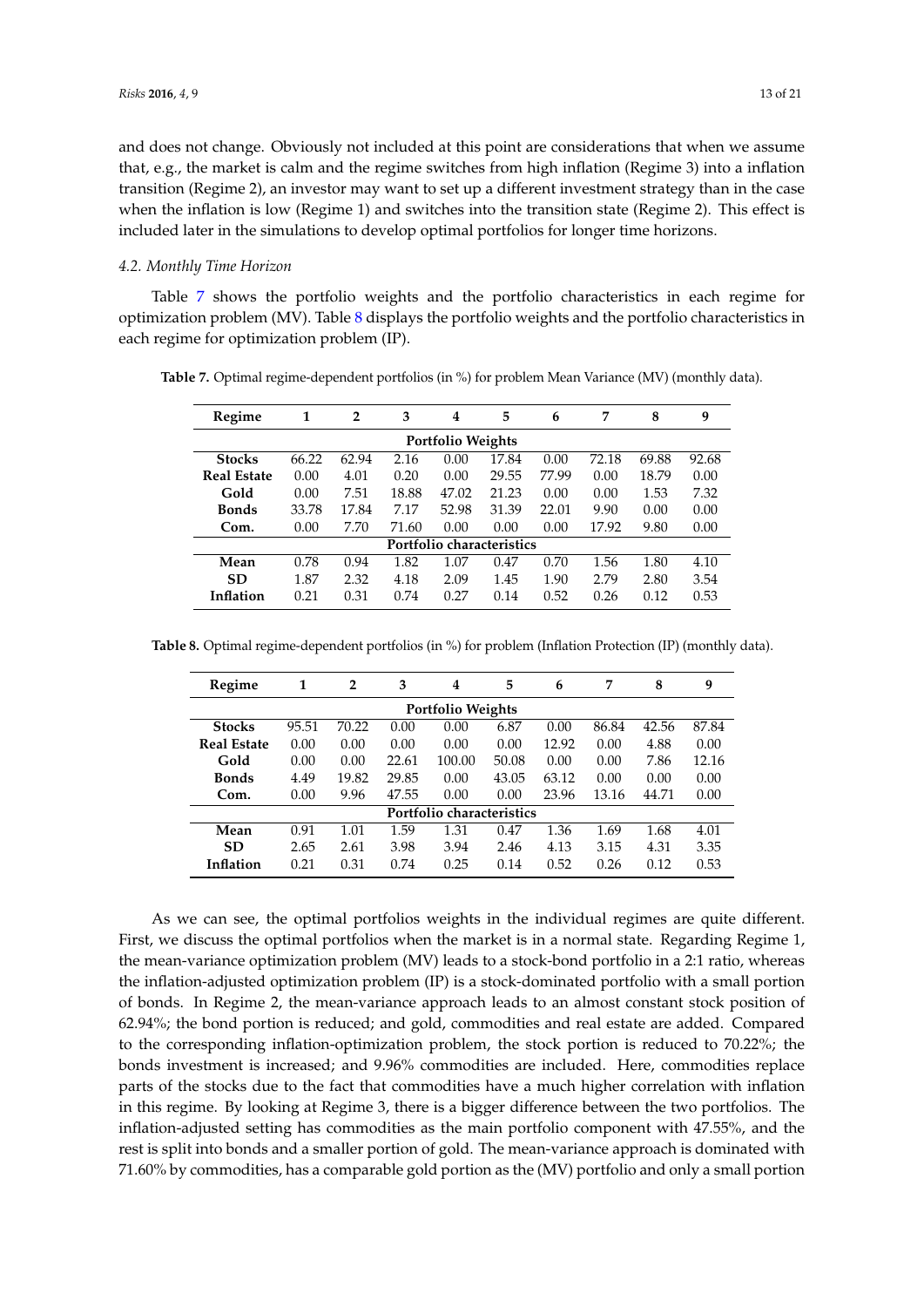of bonds, 7.17%. The high expected returns of these two asset classes and the positive correlation of commodities and inflation in Regime 3 are the reason for this portfolio composition.

Now, we look at the optimal portfolios in the case of a turbulent-bearish market. In Regime 4, the (IP) portfolio consists completely of gold, and the (MV) is a split between bonds and gold; in Regime 5, 50.08% of the (IP) portfolio are gold and 43.05% bonds, and a small stock portion is added, as well. The (MV) portfolio is more diversified, with portfolio weights of 20%–30%, and only commodities are excluded. Commodities are excluded due to there negative return in this regime. The other asset classes, gold, bonds and real estate, have a return that is higher than the inflation rate and have been appropriate candidates for the optimal portfolios. The small stock portion in the (IP) portfolio can be explained by diversification effects. In Regime 6, gold leaves both portfolios. The (IP) portfolio is dominated by bonds, has a small real estate portion and a larger commodities portion. The (MV) portfolio is dominated by real estate and has in addition 22.01% bonds.

Lastly, we switch to the case when the market is turbulent-bullish. In Regime 7, both portfolios are dominated by stocks. In the (IP) case, only commodities are added; the (MV) portfolio adds commodities and bonds. In Regime 8, we observe an equal split between stocks and commodities and small portions of real estate and gold for the (IP) setting, whereas the (MV) portfolio is still dominated by 69.88% of stocks and is completed with 18.79% real estate, 9.80% commodities and 1.53% gold. In this regime, stocks have a negative correlation with inflation and commodities a strong positive correlation with inflation. This explains why commodities are more strongly included in the (IP) portfolios due to the optimization problem. In Regime 9, stocks, as well as commodities are positive correlated with inflation; for the optimal portfolios, both are strongly stock dominated, and a small gold portion is added to the portfolios. Here, commodities have not been selected as a portfolio component.

It is interesting to note that the asset classes bonds, commodities, gold and real estate are used to protect the portfolio from losses in inflation if inflation is high. If inflation is low or moderate, stocks, bonds and commodities dominate the optimal portfolios.

A clear advantage of our approach is the distinction of inflation, as well as market regimes. Especially, an investigation of the optimal inflation-protected portfolios from Table [8](#page-12-1) allows us to take a deeper look at the short-term (monthly) hedging properties of our investigated asset classes. Regarding stocks, e.g., [\[2,](#page-19-1)[20\]](#page-20-10) state that stocks do not have hedging potential in the short run, and by looking at the regimes with a high inflation state (Regimes 3 and 6), we observe that stocks are indeed not included in the optimal portfolio, except for the case that the market is turbulent-bullish (Regime 9). Thus, in times of high inflation and a normal or turbulent-bearish market, stocks are not a good choice for an optimal inflation-protected portfolio. However, else if stocks are not in a turbulent-bearish state and/or the inflation is not in a high state, we observe that stocks play an important role in the inflation-protected portfolio. Regarding real estate, we observe that it is hardly included in the case of a calm market (Regimes 1, 2 and 3). In turbulent-bearish markets (Regimes 4, 5 and 6) real estate has for the (IP) portfolios a minor role in the case of a high inflation state (Regime 6), whereas in the (MV) case, real estate has an important role in the case of inflation in transition (Regime 5) and is the dominant portfolio weight in the case of high inflation (Regime 6). Especially in the case of real estate, it becomes clear that the consideration of the market environment is crucial, and that mixed statements in the literature in favor of real estate ([\[2](#page-19-1)[,28\]](#page-20-18) or [\[25\]](#page-20-15)), as well as against real estate as an inflation hedge ([\[34\]](#page-20-24)) can be explained.

When the market is not turbulent-bearish, the gold portion of the portfolio increases comparing low inflation, inflation in transition and high inflation (Regime 1->2->3 and Regime 7->8->9). Thus, as a portfolio component, gold works in these cases as an inflation hedge. However, when the market is in distress, *i.e.*, turbulent-bearish, the (IP) portfolio is gold, and the (MV) portfolio is a split between gold and bonds when the inflation is low (Regime 4). However, the gold portion is halved by taking a look at the inflation in transition optimal portfolios (Regime 5), and finally, in case of high inflation (Regime 6), gold is removed completely from the portfolios. Therefore, gold can be interpreted as a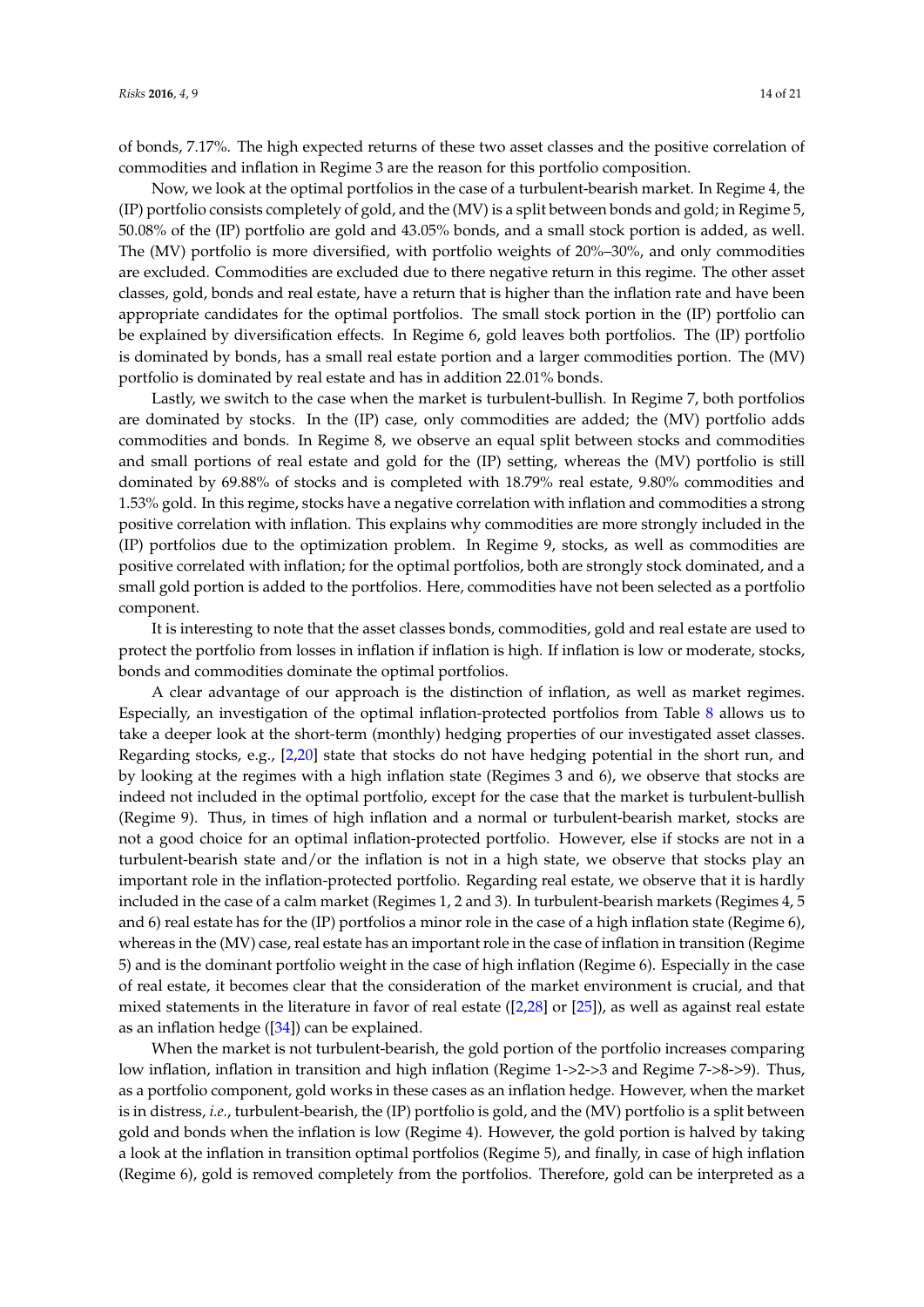hedge against a turbulent-bearish market, but not as hedge against high inflation when the market is turbulent-bearish.

Commodities, on the other hand, are chosen as a hedge against inflation when the market is calm (Regimes 2 and 3) or when the market is in turbulent-bullish and inflation is in transition (Regime 8). For the (IP) portfolio, they are additionally included in the case of high inflation and a turbulent-bearish market (Regime 6). Though, our results are in line with, e.g., [\[29,](#page-20-19)[30\]](#page-20-20).

With respect to bonds, the general opinion in the literature is that they do not work as an inflation hedge for short time horizons (e.g., [\[2,](#page-19-1)[17\]](#page-20-7)). Our results show that bonds play hardly any role in turbulent-bullish markets (Regimes 7, 8 and 9). However, due to the negative correlation between bonds and stocks, bonds are an important portfolio component when the market is in distress (Regime 4, 5 and 6). When the market is calm (Regimes 1, 2 and 3), bonds are included in the portfolios, but compared to other portfolios components, they are in these cases not the return drivers of the portfolio.

Summing up, for general statements about short-term inflation-hedging properties of stocks, real estate, gold, commodities and bonds, it is crucial to incorporate the inflation regime, as well as the market regime. As the last step in this subsection, we take a look at the selection of the optimal portfolios over time. Therefore, the classification of S&P 500 and the inflation rate is done on a monthly basis. Here, we included for the classification of month *i* only the data history until month *i*. Then, we followed the investment idea, that if month *i* is in regime *s*, also the following month *i* + 1 will be in regime *s*. As optimal portfolios, we have selected the according (IP) portfolios from Table [8,](#page-12-1) and Figure [4](#page-14-0) illustrates the optimal portfolios over time. Analogously, we have taken the according (MV) portfolios from Table [7,](#page-12-0) and the portfolio decomposition is shown in Figure [5.](#page-15-0)

<span id="page-14-0"></span>

**Figure 4.** Overview of selected (IP) portfolios over time assuming that the current regime will also be the regime of the next month.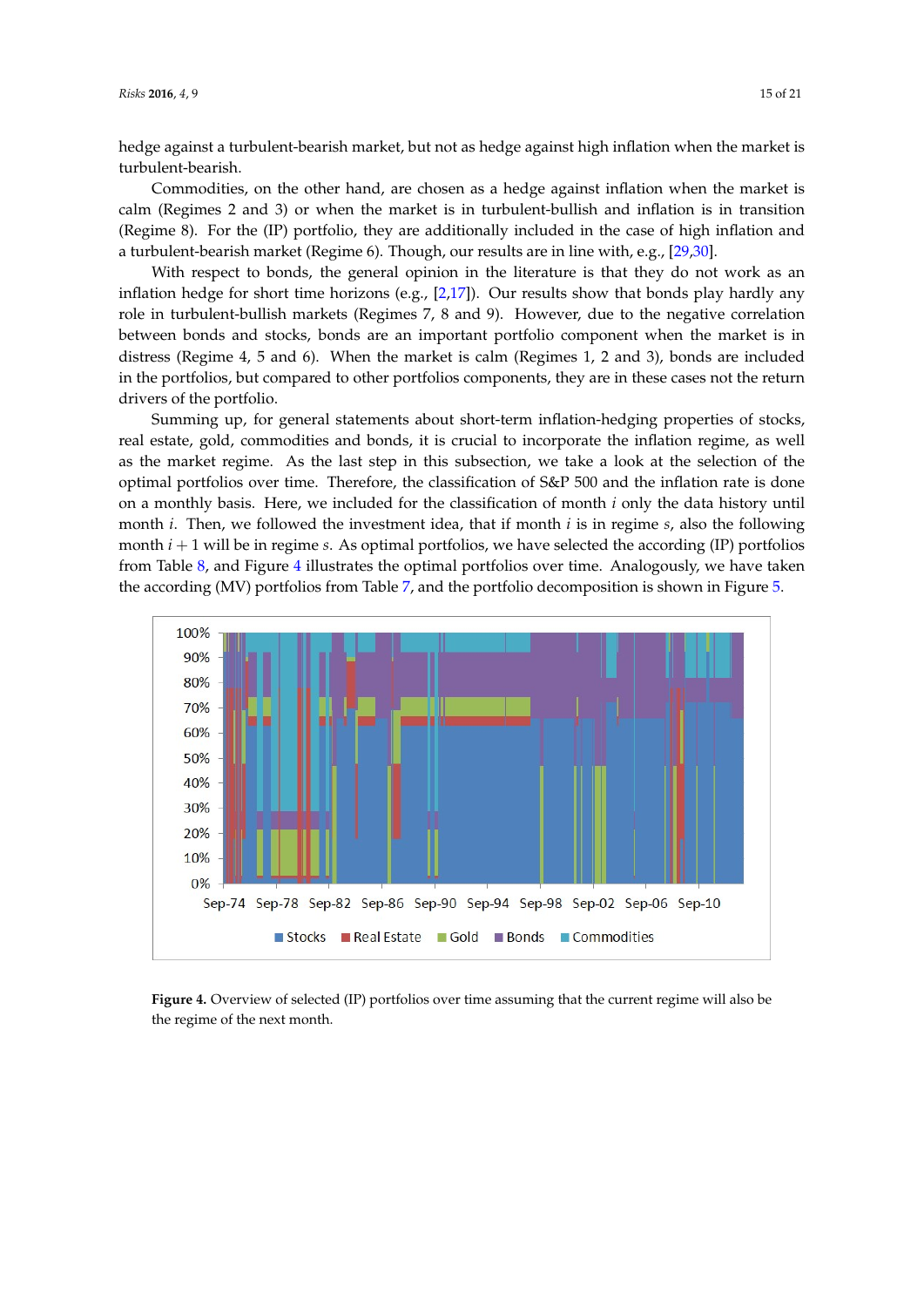<span id="page-15-0"></span>

**Figure 5.** Overview of selected (MV) portfolios over time assuming that the current regime will also be the regime of the next month.

This procedure allows us to take a look at the performance of our (IP) portfolio during several crises and to compare it to other portfolios. As benchmarks, we used the mean variance (MV) portfolio, applying the similar strategy to the optimal portfolios from Table [7,](#page-12-0) and a 50% stock/50% bond portfolio, as well as an equally-weighted so-called  $\frac{1}{N}$ -portfolio. Tables [9](#page-16-0) and [10](#page-16-1) as well as Figure [6](#page-16-2) show the results. By looking at the performance over the whole time period, the (IP) portfolio and the (MV) portfolio show strong results. This indicates that due to the Markov-switching approach, we do not only achieve protection against negative movements, but also enable the portfolio to use upside potential. When we look at the S&P 500 rally from December 1987 until March 2000, we see that our portfolios have an acceptable performance, although in these cases, the benchmark strategies are slightly better. During the second oil crisis (January 1979–June 1980), the early 1980s recession (July 1981–November 1982), the First Gulf War (August 1990–March 1991), Hurricane Katrina and the aftermaths (August–December 2005) and the financial crisis (July 2007–June 2009), we observe that in each crisis, the (IP) portfolio outperforms the inflation rate, as illustrated in Table [10.](#page-16-1) We clearly see that the (MV) portfolio does not beat the inflation rate in the early 1980s recession. This follows directly from the optimization approach. The (MV) problem does not link the performance to the inflation rate, whereas the (IP) portfolio directly considers the inflation rate. The performance of the 50% stock/50% bond portfolio is not linked to the inflation rate at all, and thus, the performance depends mostly on the market regime. Lastly, we take a look at the  $\frac{1}{N}$ -portfolio. Here, we see that often, diversification seems to be a key element for the portfolio decomposition. In all crises, the performance of the portfolio exceeds the inflation rate, but at least during the First Gulf War, it exceeds the inflation rate only slightly. Thus, diversification itself may not guarantee an inflation-protected portfolio. Additionally, we see that during every crisis, except for the early 1980s recession, the performance of the (IP) portfolio is higher than the 50% stock/50% bond portfolio and the  $\frac{1}{N}$ -portfolio. For a risk-adjusted perspective, we include in Table [9](#page-16-0) the standard deviation, the Sharpe ratio, the Omega and the maximum drawdown for the strategies over the whole period, as in Figure [6](#page-16-2) and in Tables [11](#page-17-0) and [12,](#page-17-1) for different crises periods. As a benchmark for the Sharpe ratio and the Omega, we used the inflation rate. Thus, the Sharpe ratio and Omega are derived considering the monthly excess returns of the investment strategies over the inflation rate. Focusing on the whole period, we observe that the (MV) portfolio has the highest Sharpe ratio and highest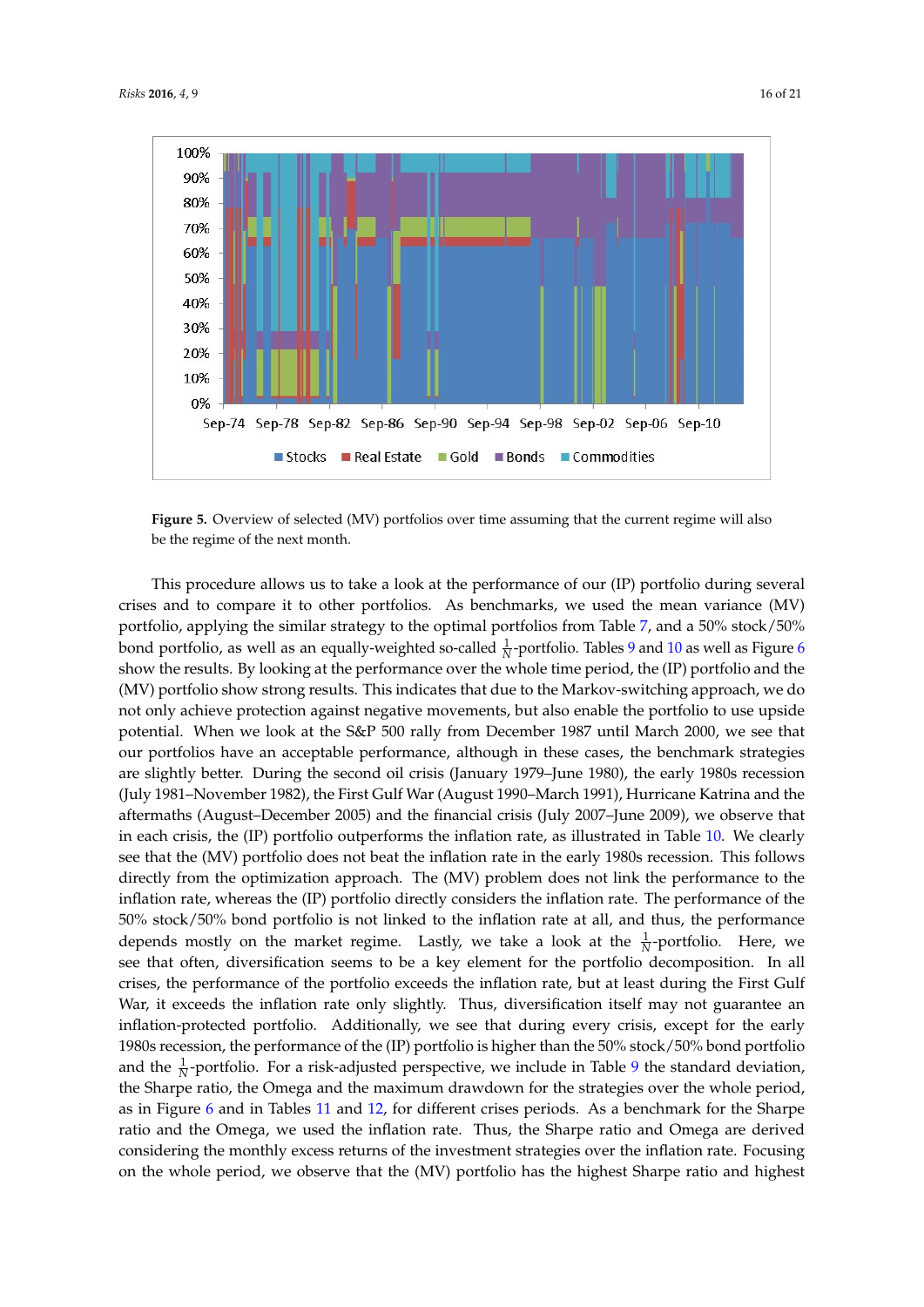Omega, closely followed by the (IP) portfolio. Nevertheless, the higher volatility of the (IP) portfolio leads to the highest maximum drawdown, which can be traced back to the time period from March 2002–October 2006, in which the minimum was obtained in September 2004. For individual crisis periods, we observe a mixed picture. Due to strong diversification effects of the  $\frac{1}{N}$ -portfolio and the high percentage of bonds in the 50% stock/50% bond portfolio, the standard deviation of these portfolios is usually lower than in the (IP) and (MV) portfolios. This results in a generally higher maximum drawdown in the (IP) and (MV) portfolios. The (IP) portfolio has, except for the early 1980s recession and Katrina, a Sharpe ratio and an Omega in a comparable region to the highest

<span id="page-16-2"></span>

**Figure 6.** Comparison of the portfolio movements of the different strategies.

<span id="page-16-0"></span>**Table 9.** Overview of mean, standard deviation and the risk measures Sharpe ratio, Omega and maximum drawdown (in %; the benchmark is the inflation rate) over the whole time horizon for the strategies, as in Figure [6.](#page-16-2)

|                           |          | (IP) Portfolio (MV) Portfolio | <b>Stocks/Bonds</b> | $\frac{1}{N}$ -Portfolio |
|---------------------------|----------|-------------------------------|---------------------|--------------------------|
| Mean                      | 0.85     | 0.71                          | 0.79                | 0.61                     |
| <b>Standard deviation</b> | 3.05     | 2.60                          | 2.60                | 2.06                     |
| Sharpe ratio              | 16.03    | 16.82                         | 14.08               | 11.39                    |
| Omega                     | 155.13   | 160.32                        | 150.74              | 136.43                   |
| Maximum Drawdown          | $-31.09$ | $-25.14$                      | $-24.86$            | $-17.80$                 |

<span id="page-16-1"></span>**Table 10.** Overview of the performance (in %) of the (IP) and (MV) portfolios during several periods and crises.

| Period                  | IP-Port. |           | MV-Port. |           | Stocks/Bonds |           | $\frac{1}{N}$ -Port. |           | Infl. |
|-------------------------|----------|-----------|----------|-----------|--------------|-----------|----------------------|-----------|-------|
|                         | Mean     | <b>SD</b> | Mean     | <b>SD</b> | Mean         | <b>SD</b> | Mean                 | <b>SD</b> |       |
| 2nd oil crisis          | 2.59     | 5.78      | 1.99     | 5.96      | 1.62         | 4.11      | 2.25                 | 4.36      | 1.04  |
| Early 1980s recession   | 0.82     | 2.60      | 0.46     | 2.58      | 1.21         | 3.15      | 1.18                 | 1.79      | 0.46  |
| <b>First Gulf War</b>   | 1.44     | 3.20      | 1.77     | 4.42      | 0.88         | 1.77      | 0.43                 | 1.27      | 0.38  |
| S&P 500 rally 87-00     | 1.01     | 2.50      | 0.98     | 2.21      | 0.91         | 1.87      | 0.62                 | 1.41      | 0.21  |
| Katrina                 | 0.56     | 1.28      | 1.03     | 1.40      | 0.40         | 0.57      | 0.50                 | 1.45      | 0.25  |
| <b>Financial Crisis</b> | 0.39     | 2.38      | 0.42     | 1.66      | 0.19         | 1.88      | 0.29                 | 1.49      | 0.13  |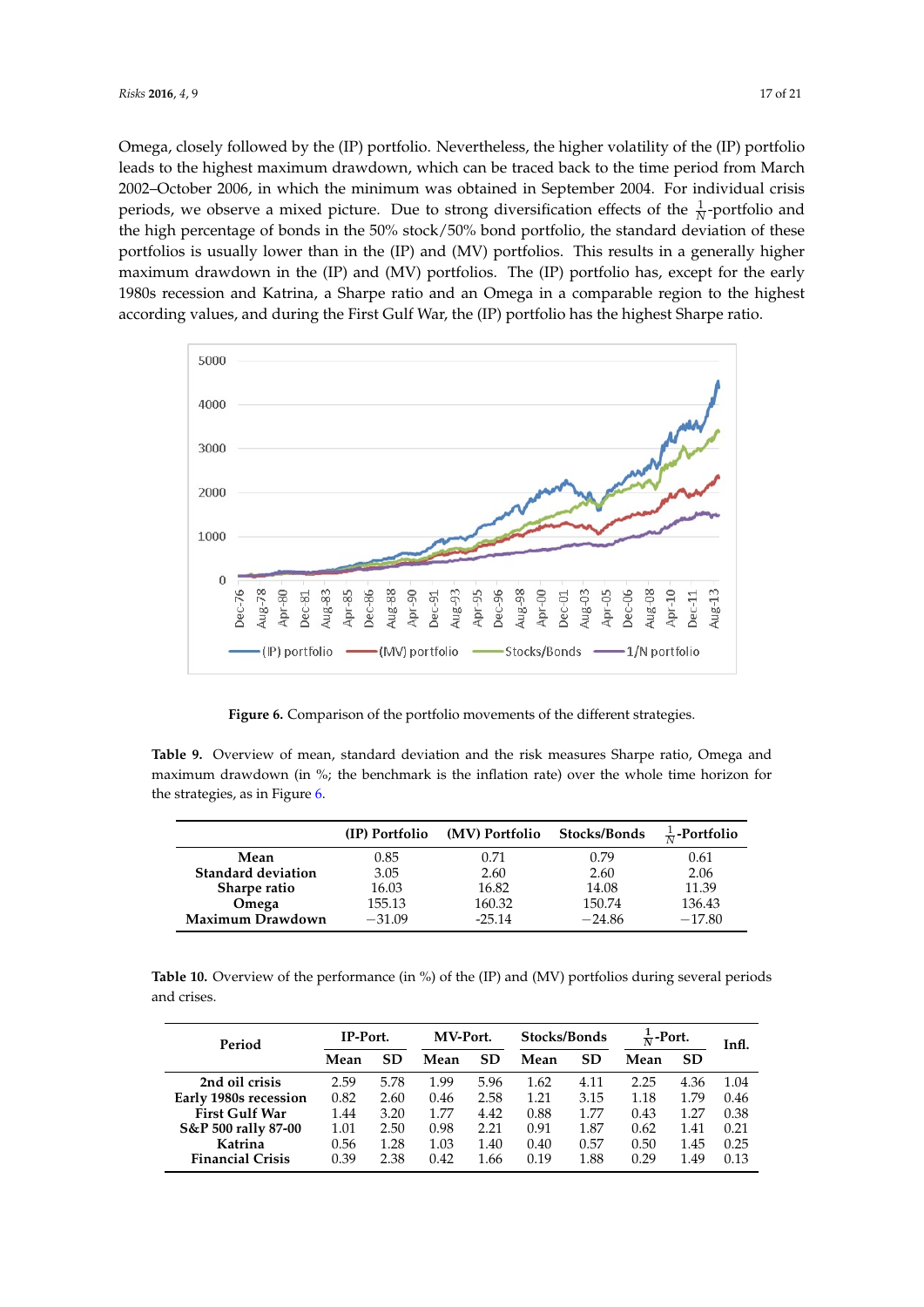| Period                  |               | IP-Portfolio  |          |               | <b>MV-Portfolio</b> |          |  |  |
|-------------------------|---------------|---------------|----------|---------------|---------------------|----------|--|--|
|                         | <b>Sharpe</b> | M.D.<br>Omega |          | <b>Sharpe</b> | Omega               | M.D.     |  |  |
| 2nd oil crisis          | 26.91         | 204.47        | $-14.52$ | 16.11         | 151.54              | $-15.52$ |  |  |
| Early 1980s recession   | 13.20         | 147.61        | $-5.72$  | 0.00          | 100.00              | $-6.49$  |  |  |
| <b>First Gulf War</b>   | 34.40         | 254.38        | $-3.00$  | 32.50         | 295.51              | $-4.03$  |  |  |
| S&P 500 rally 87-00     | 27.57         | 211.59        | $-10.77$ | 29.92         | 231.94              | $-8.40$  |  |  |
| Katrina                 | 24.12         | 192.21        | $-0.87$  | 54.56         | 585.72              | $-0.38$  |  |  |
| <b>Financial Crisis</b> | 10.84         | 129.92        | $-7.65$  | 16.69         | 157.44              | $-3.40$  |  |  |

<span id="page-17-0"></span>**Table 11.** Overview of Sharpe ratio, Omega and maximum drawdown (in %; the benchmark is the inflation rate) during several periods and crises for the (IP) and (MV) portfolios.

<span id="page-17-1"></span>**Table 12.** Overview of Sharpe ratio, Omega and maximum drawdown (in %; the benchmark is the inflation rate) during several periods and crises for the stock/bond and the  $\frac{1}{N}$ -portfolio.

| Period                  |               | Stocks/Bonds |         |               | $\frac{1}{N}$ -Portfolio |         |  |  |
|-------------------------|---------------|--------------|---------|---------------|--------------------------|---------|--|--|
|                         | <b>Sharpe</b> | Omega        | M.D.    | <b>Sharpe</b> | Omega                    | M.D.    |  |  |
| 2nd oil crisis          | 13.77         | 138.67       | $-5.25$ | 27.36         | 231.75                   | $-9.63$ |  |  |
| Early 1980s recession   | 23.00         | 182.64       | $-3.64$ | 37.59         | 266.50                   | $-3.14$ |  |  |
| <b>First Gulf War</b>   | 28.61         | 198.55       | $-3.23$ | 4.53          | 111.01                   | $-2.23$ |  |  |
| S&P 500 rally 87-00     | 31.45         | 226.27       | $-7.50$ | 21.91         | 173.87                   | $-5.46$ |  |  |
| Katrina                 | 22.82         | 169.37       | $-0.40$ | 18.22         | 158.55                   | $-1.71$ |  |  |
| <b>Financial Crisis</b> | 3.15          | 108.54       | $-9.17$ | 11.74         | 135.26                   | $-3.87$ |  |  |

Overall, we conclude that our presented (IP) portfolio provides a strategy to protect the portfolio returns against inflation and to incorporate upside potential. By additionally taking into account the market regime by constructing portfolios with the focus on inflation protection, the resulting portfolios also offer some incorporated protection against market turbulences when the inflation stays low, as seen in the financial crisis. Finally, a comparison to benchmark strategies supports the relevance of the combination of Markov-switching models for the inflation rate, as well as the market indicator to develop inflation-protected strategies.

#### *4.3. Longer Time Horizons*

Due to the fact that the empirical time series is limited for investigating longer time horizons, simulations are used to create return series for longer time periods. To do this, we apply the following Markov-switching model to the return time series of the different asset classes: the monthly returns are simulated based on the parameters and the transition matrix of the Markov-switching model in order to allow regime switches for the monthly returns as described above in Steps 1–4 on page [12.](#page-10-1) By focusing on longer time horizons, the transition matrix in Table [3](#page-9-0) is considered. Thus, by simulating a 12-month return, the transition probabilities are included, and more importantly, for the asset parameters, it does not only depend in which regime we are in month *i*, it is also considered in which regime we have been in the previous month *i* − 1. Recalling the example given in the previous subsection for monthly optimal portfolios, in our simulation, it is a difference if we get into a normal market state with inflation in transition (Regime 2) when the previous month has been in a normal market and high inflation state (Regime 3) or in a normal market and low inflation state (Regime 1); e.g., bond returns could behave differently when we switch from a high inflation into an inflation in transition state than when we switch from a low inflation state into an inflation in transition state. Therefore, in Step 3 of the simulation described on page [12,](#page-10-1) the average returns of the underlying factors in Regime *i* depend on the empirical returns whenever Regime *i* occurs in the time series combined with an expert view reflecting especially the switch from the previous regime into Regime *i*. At this step in our simulation, the Black–Litterman approach allows us to incorporate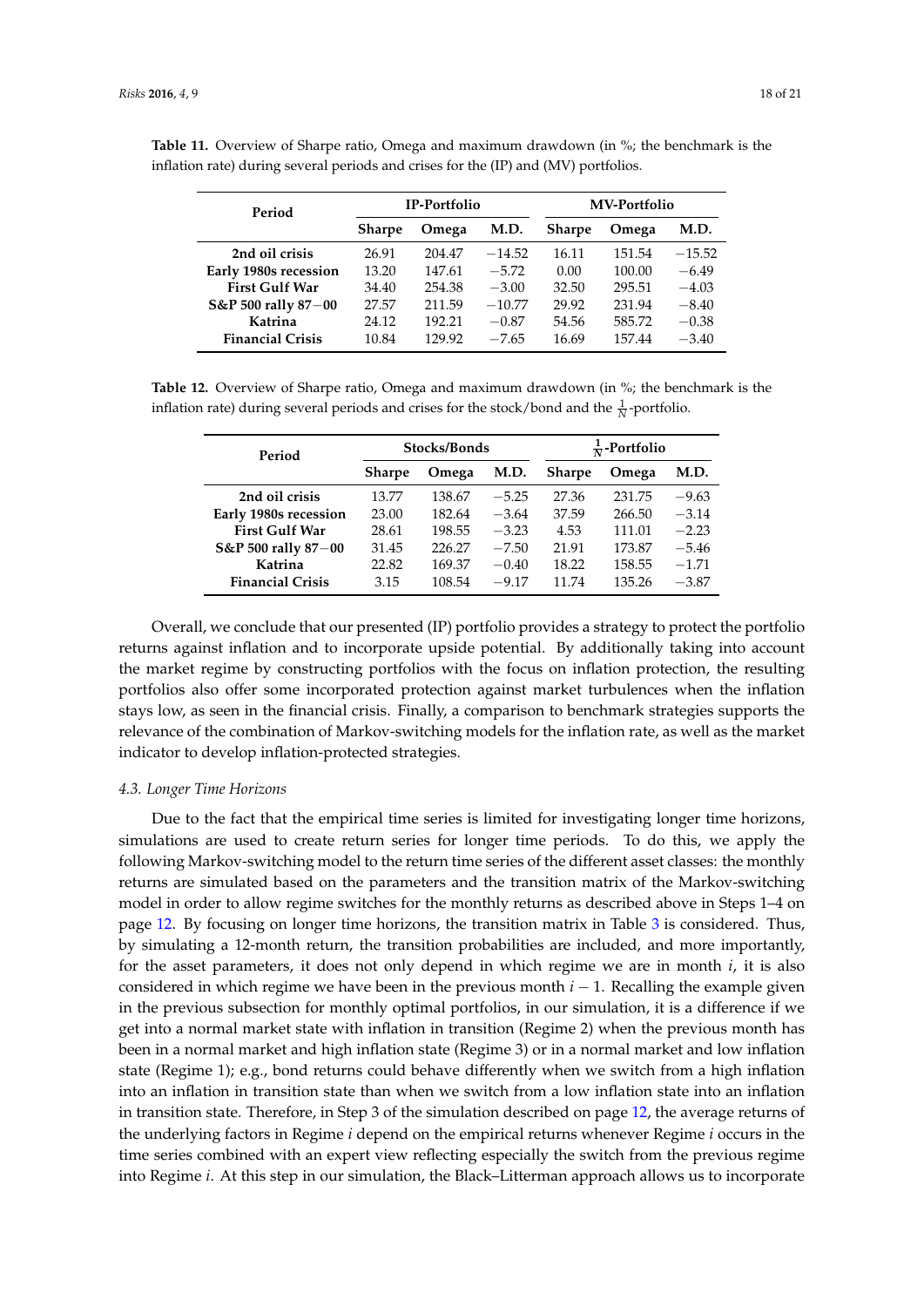expert views. In this paper, we restricted ourselves to use the empirical observations as expert views. We illustrate this by an example: Assume in our simulation, in month *i*, we are in Regime 3. At this point, we use for the simulation of the underlying returns not only the parameters estimated on a dataset consisting of all observations when Regime 3 occurred. The transition matrix in Table [3](#page-9-0) shows that in 41 cases, the previous month *i* − 1 has also been in Regime 3, but in five cases, the previous month has been in Regime 2; this means the inflation went from a transition into a high inflation state. Additionally, in four cases, the previous month has been in Regime 6, *i.e.*, a high inflation and turbulent-bearish market, and the market went from being turbulent-bearish to being normal. In one case, the market has previously been positive-turbulent (Regime 9), and in one case, the inflation has been in a low inflation state (Regime 1). Summarizing, several paths could have led to being in Regime 3 at month *i*. We could have come from a previous month with a turbulent-bullish or turbulent-bearish market, as well as from a previous month with an already calm market, but inflation in a transition or calm state. Therefore, due to the fact that in our simulation, at each month *i*, the regime of the previous month *i* − 1 is known, the estimation of the parameters for the underlying returns in month *i* is supplemented by an expert view based on the according regime change from the regime  $s_{i-1}$  of the previous month to Regime 3.

<span id="page-18-0"></span>As the next step, the monthly returns are combined to create returns for investment horizons of 12, 60, 120 and 240 months. For every time horizon, 100,000 returns are calculated. Based on this set of return series, the optimization problems (MV) and (IP) are solved to determine the optimal portfolios. Table [13](#page-18-0) contains the optimal portfolios for optimization problem (MV) and Table [14](#page-18-1) for optimization problem (IP).

| <b>Asset/Months</b>       | 12    | 60    | 120   | 180   | 240   |  |  |  |
|---------------------------|-------|-------|-------|-------|-------|--|--|--|
| <b>Portfolio Weights</b>  |       |       |       |       |       |  |  |  |
| <b>Stocks</b>             | 43.83 | 41.47 | 43.13 | 43.86 | 42.48 |  |  |  |
| <b>Real Estate</b>        | 18.02 | 21.01 | 19.58 | 20.38 | 20.13 |  |  |  |
| Gold                      | 7.95  | 6.81  | 7.76  | 6.62  | 7.53  |  |  |  |
| <b>Bonds</b>              | 22.63 | 23.02 | 22.32 | 22.28 | 22.98 |  |  |  |
| Commodities               | 7.57  | 7.69  | 7 21  | 6.86  | 6.87  |  |  |  |
| Portfolio characteristics |       |       |       |       |       |  |  |  |
| Mean                      | 0.63  | 0.61  | 0.63  | 0.63  | 0.62  |  |  |  |
| SD                        | 2.01  | 2.00  | 2.03  | 2.03  | 2.02  |  |  |  |

**Table 13.** Optimal portfolios (in %) for longer time horizons for (MV).

<span id="page-18-1"></span>

| Table 14. Optimal portfolios (in %) for longer time horizons for (IP). |  |  |  |  |  |
|------------------------------------------------------------------------|--|--|--|--|--|
|------------------------------------------------------------------------|--|--|--|--|--|

| Asset/Months              | 12    | 60    | 120   | 180   | 240   |  |  |  |
|---------------------------|-------|-------|-------|-------|-------|--|--|--|
| <b>Portfolio Weights</b>  |       |       |       |       |       |  |  |  |
| <b>Stocks</b>             | 57.49 | 58.69 | 63.72 | 57.03 | 56.72 |  |  |  |
| <b>Real Estate</b>        | 0.00  | 0.00  | 0.00  | 0.00  | 0.00  |  |  |  |
| Gold                      | 2.59  | 0.00  | 0.00  | 0.00  | 0.00  |  |  |  |
| <b>Bonds</b>              | 27.54 | 37.09 | 36.28 | 42.97 | 43.28 |  |  |  |
| Commodities               | 12.38 | 4.21  | 0.00  | 0.00  | 0.00  |  |  |  |
| Portfolio characteristics |       |       |       |       |       |  |  |  |
| Mean                      | 0.71  | 0.73  | 0.75  | 0.75  | 0.74  |  |  |  |
| SD                        | 2.54  | 2 77  | 2.88  | 2.89  | 2.90  |  |  |  |

By increasing the time horizon, we see that the mean-variance approach results in diversified portfolios consisting of roughly 43% stocks, 20% real estate, 23% bonds, 7% gold and 7% commodities. This portfolio remains relatively stable over time. On the other hand, the inflation-adjusted portfolio leads for a relatively short time horizons to a diversified portfolio consisting of stocks, bonds, gold and commodities with stocks playing the dominant part of the portfolio, while for longer time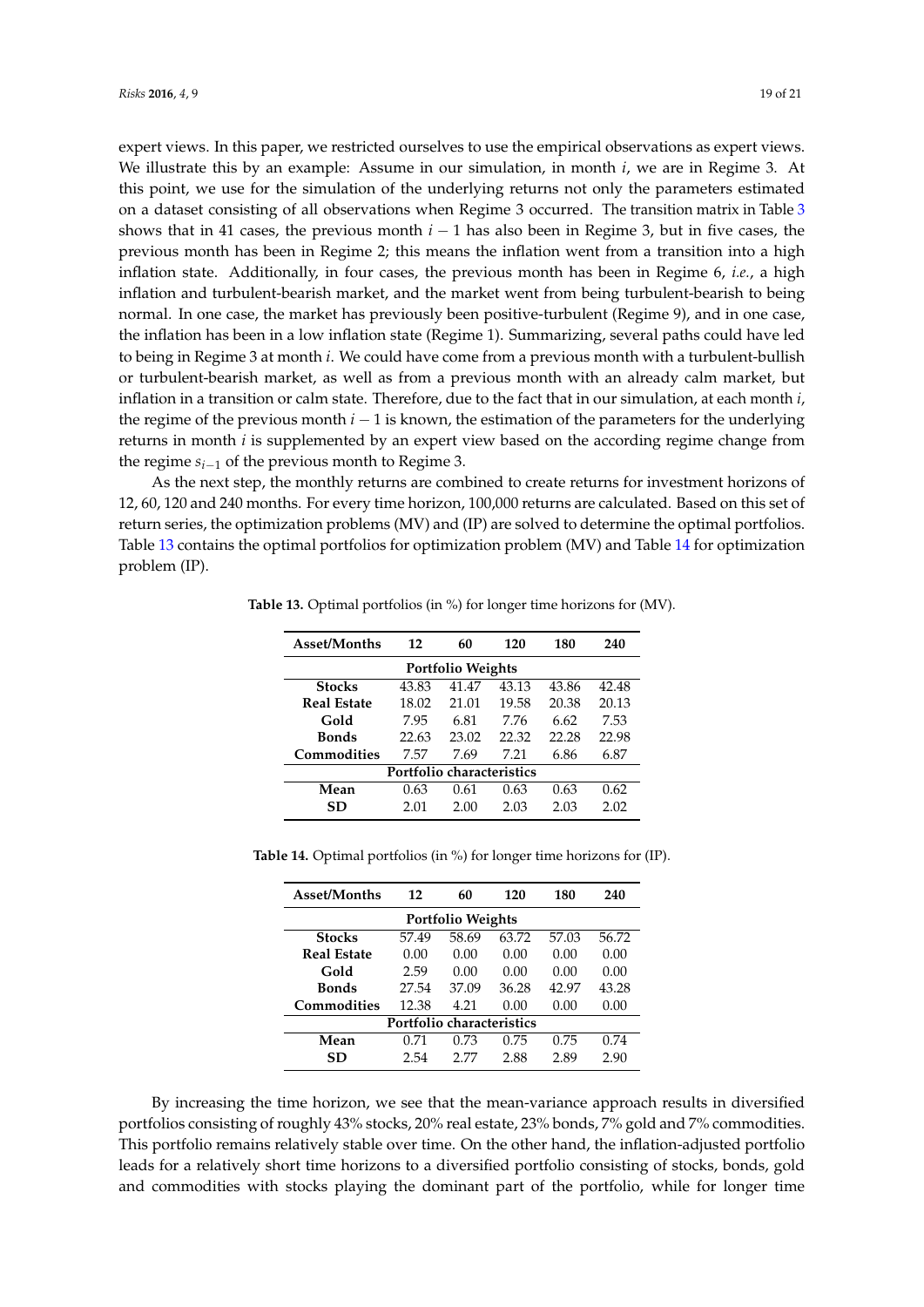horizons, the portfolio only consists of stocks and bonds with an increasing bond part. Thus, by focusing on an inflation-protected investment strategy, the time horizon is crucial. While gold and commodities are only considered on a short-term horizon, stocks and bonds are used as inflation-protecting assets for longer time horizons. Here, we go hand in hand with the results of [\[2,](#page-19-1)[16\]](#page-20-6) (stocks) and [\[2](#page-19-1)[,17](#page-20-7)[,24\]](#page-20-14) (bonds).

# **5. Conclusions**

The proposed Markov-switching model can be used for a consistent optimization of portfolios and investment strategies for different market regimes and arbitrary time horizons driven by the investment idea of protection from losses due to changing inflation if inflation is rising or high, but decoupling the performance from inflation if inflation is low. Whereas in the long run, we agree with the general opinion in the financial literature that stocks and bonds are a suitable hedge against inflation, we observe for short time horizons that the hedging potential of each asset class, especially of real estate and commodities, depends strongly on the state of the current market environment. Thus, our approach provides a possible explanation for different statements in the literature regarding the inflation-hedging properties of these asset classes. Additionally, our Black–Litterman approach in the simulation for longer time horizons is able to combine the empirical data with expert views. In this paper, we restricted ourselves to the empirical observations, but the approach can be combined with expert views when, e.g., investors have the assumptions that the behavior of specific asset classes, like bonds, could react differently in the future than they have done in the past. Furthermore, we have shown that inflation-protected portfolios can be constructed with traditional asset classes. As they only need to protect from inflation if it is high or increasing, such portfolios offer an interesting and probably less expensive alternative to inflation-linked products. This is especially important in light of other problems with these products, like, e.g., fixed time horizons, default risk of the issuing company and giving up of upside potential in calm periods. As a step for further research, a forecasting model for the inflation regime of the upcoming month could be developed analogously to what [\[12\]](#page-20-2) did for the stock market.

**Acknowledgments:** We thank the KPMG Center of Excellence in Risk Management for their support. Furthermore, the authors gratefully acknowledge the comprehensive feedback of three anonymous referees, which significantly improved this paper.

**Author Contributions:** These authors contributed equally to this work.

**Conflicts of Interest:** The authors declare no conflict of interest.

## **References**

- <span id="page-19-0"></span>1. Zhang, A.; Korn, R.; Ewald, C.O. Optimal management and inflation protection for defined contribution pension plans. *Blätter DGVFM* **2007**, *28*, 239–258.
- <span id="page-19-1"></span>2. Hoevenaars, R.P.M.M.; Molenaar, R.D.J.; Schotman, P.C.; Steenkamp, T.B.M. Strategic Asset Allocation with Liabilities: Beyond Stocks and Bonds. *J. Econ. Dyn. Control* **2008**, *32*, 2939–2970.
- <span id="page-19-2"></span>3. Spierdijk, L.; Umar, Z. *Are Commodities a Good Hedge Against Inflation—A Comparative Approach*; Netspear Discussion Paper 11/2010-078; Available online: http://dx.doi.org/10.2139/ssrn.1730243 (accessed on 25 March 2016).
- <span id="page-19-3"></span>4. Bodie, Z. Common Stocks as a Hedge Against Inflation. *J. Financ.* **1976**, *31*, 459–470.
- <span id="page-19-4"></span>5. Schürmann, C.; Böschen, M.; Reimann, A. Was in den Krisen des vergangenen Jahrhunderts seinen Wert hielt, womit Sparer am Ende Vermoegen verspielten. *Wirtschaftswoche* **2010**, *20*, 34–38.
- <span id="page-19-5"></span>6. Lester, A.; Santiago, K. Aiming at a Moving Target. *JP Morgan* **2009**, *1*, 1–44.
- <span id="page-19-6"></span>7. Capital Immer schoen weiteratmen. *Capital* **2010**, *8*, 27–29.
- <span id="page-19-7"></span>8. Ernst, C.; Grossmann, M.; Hoecht, S.; Minden, S.; Scherer, M.; Zagst, R. Portfolio selection under changing market conditions. *Int. J. Financ. Serv. Manag.* **2009**, *4*, 48–63.
- <span id="page-19-8"></span>9. Maheu, J.; McCurdy, T. Identifying bull and bear markets in stock returns. *J. Bus. Econ. Stat.* **2000**, *1*, 100–112.